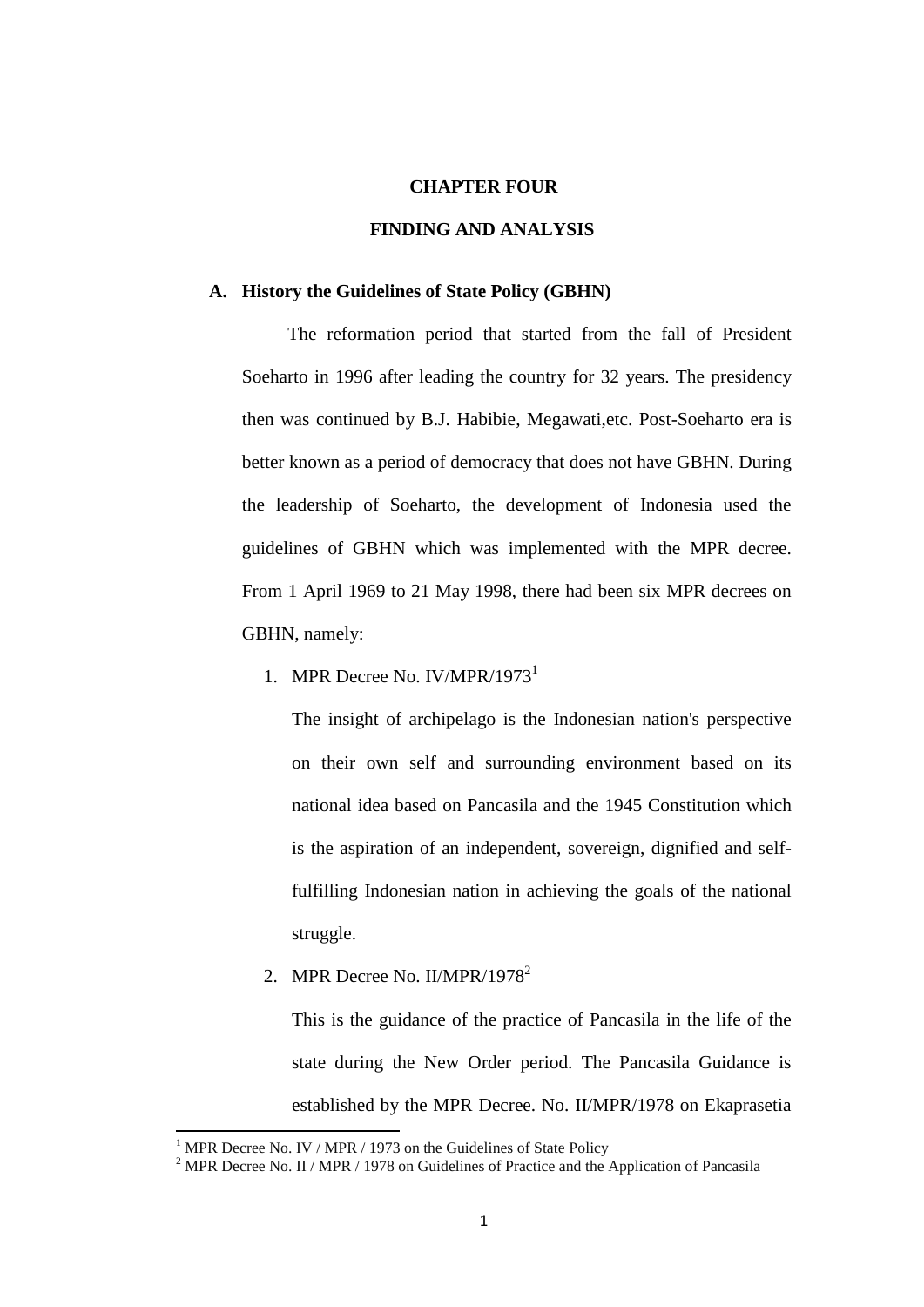Pancakarsa<sup>3</sup> which explains the five principles in Pancasila in 36 points of practice as a practical guide to the implementation of Pancasila.

- 3. MPR Decree No. IV/MPR/1983<sup>4</sup>
	- a. The referendum is held by holding public opinion directly, publicly, freely and secretly.
	- b. The voting of popular opinion is done by using the letter of the opinion of the people.
- 4. MPR Decree No. II/MPR/1988

The changing and addition of MPR decree No. I/MPR/1983

5. MPR Decree No. II/MPR/1993

The MPR decrees on GBHN.

6. MPR Decree No. II/MPR/1998<sup>5</sup>

Revocation of MPR Decree Number II/MPR/1978 on (*Ekaprasetia Pancakarsa*) and determination of Pancasila as the basis of state.

Then, with the rise of President B.J. Habibie who succeeded President Soeharto on May 22, 1998 and followed by the implementation of the Special Session of the MPR in November 1998, the MPR Decree No. II/MPR/1998 on GBHN was revoked and replaced by the MPR Decree No. X/MPR/1998 on the Principles of Development Reform in

<sup>&</sup>lt;sup>3</sup> Eka Prasetya Pancakarsa is a guide about the practice of Pancasila in the life of the state during the New Order

 $4$  MPR Decree No. IV / MPR / 1983 on Referendum

<sup>&</sup>lt;sup>5</sup> MPR Decree No. II / MPR / 1998 on the Principles of Development Reform in the Framework of Rescue and Normalization of National Life as the State Policy.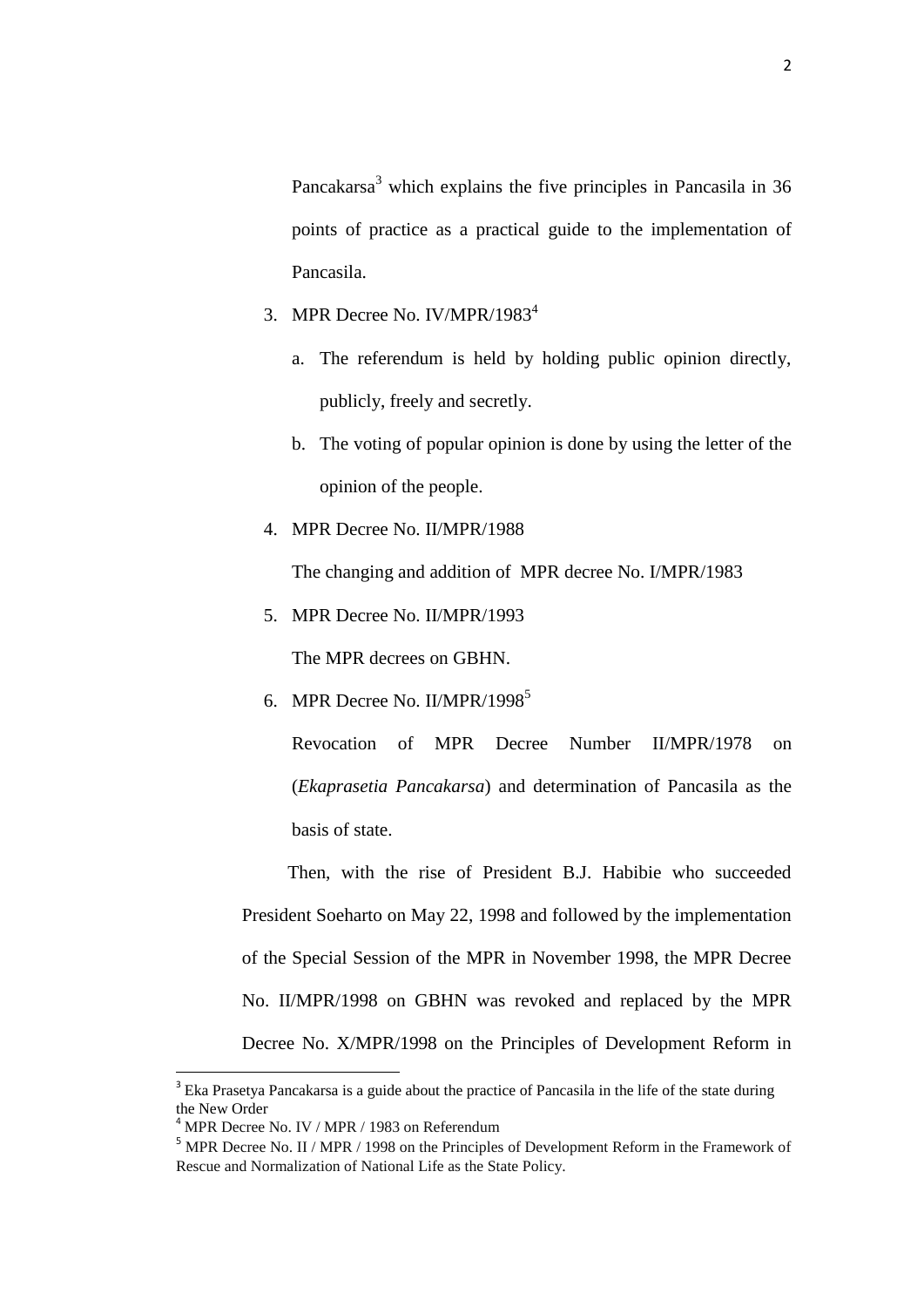the Framework of Rescue and Normalization of National Life as the State Policy.

This document is used as a guideline for the Indonesian state to quickly get out of the economic crisis that occurred since July 1997. The last document of GBHN valid in Indonesia was ratified by the MPR Decree No. IV/MPR/1999 on GBHN 1999-2004. The existence of Law No. 25 of 2004 on the National Development Planning System (SPPN), and simultaneously is a result of the 4th amendment of the 1945 Constitution. The document of GBHN is not used anymore. Currently, the document replacing GBHN is the National Long-Term Development Plan (RPJPN) stipulated based on Law No. 17 of 2007.

#### **B. Development Planning in Indonesia**

 $\overline{\phantom{a}}$ 

GBHN which established by the MPR is directive or guideline for the nation's struggle to fill its independence. Thus, the materials in GBHN cover all aspects of life of the nation and they refer to the goals of a country mentioned in the Preamble of the 1945 Constitution. Therefore, in the GBHN it was found the explanations of principles of national development that were not in conflict with Pancasila and the 1945 Constitution.<sup>6</sup>

In the period 1969-1998, Indonesia managed to make the national development plan systematically through the five-year stage. The development is an elaboration of the GBHN as mandated in the 1945

<sup>6</sup> Denny Indrayana, 1997, *Tantangan Pembangunan di Indonesia*, Yogyakarta, UII press, p. 133.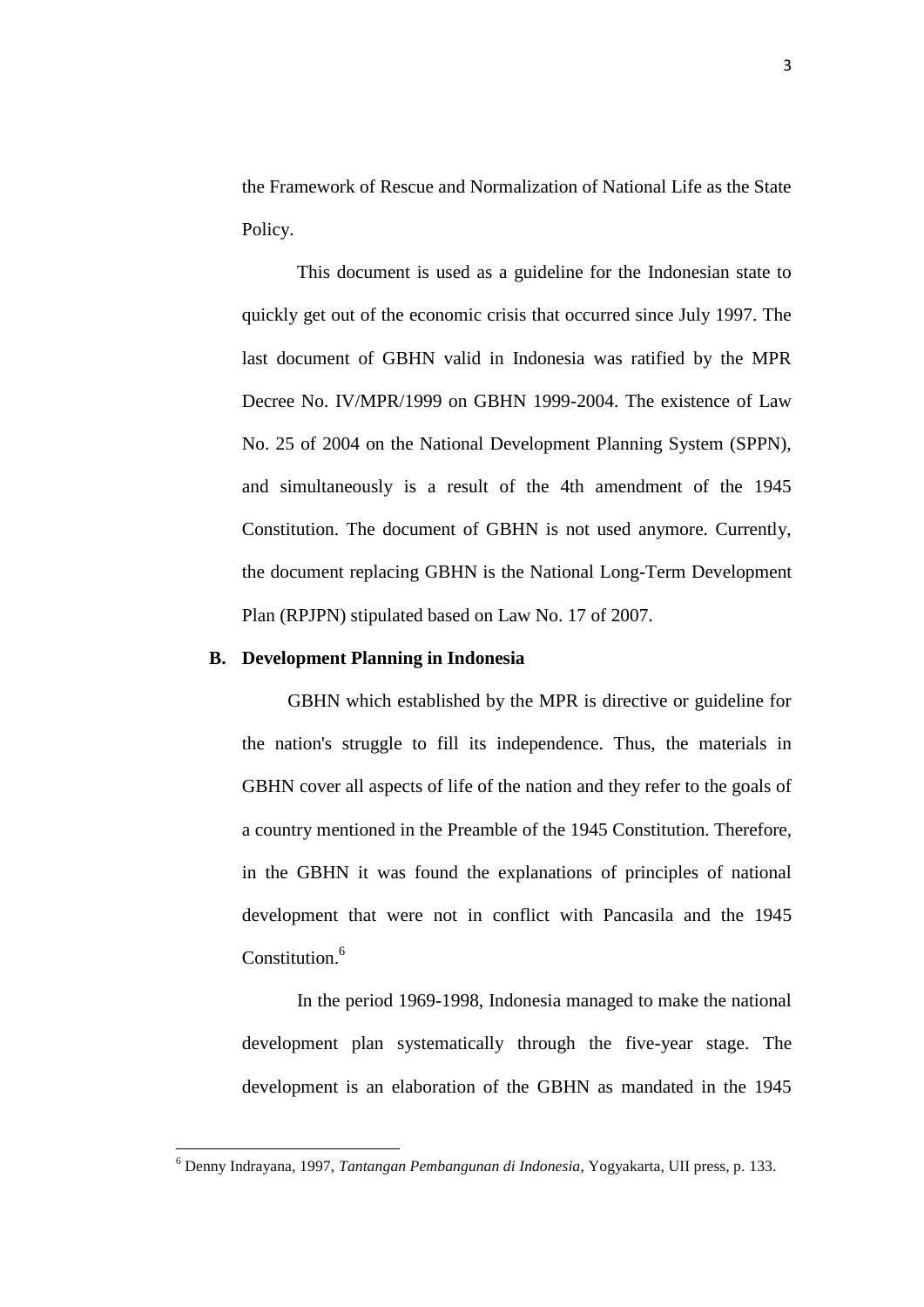Constitution.<sup>7</sup> The development stage of the time has become the basis for a sustainable development process and succeeded in improving the people's welfare, as seen in various social and economic indicators. The famous development doctrine of the time was a development trilogy.<sup>8</sup> At that time all the power of the state apparatus was mobilized to maintain political stability.

The enactment of Law No. 22 of 1999 regarding Regional Government had resulted in the implementation of regional autonomy implemented by providing broad, real and responsible authority to the regions. So that, the coordination and arrangements are required to unify and harmonize the development, both national development and interregional development. These matters were the consideration of the need to establish a national development planning system through Law No. 25 of 2004 on the National Development Planning System (*UU SPPN*) which became the legal basis in the field of development planning after the GBHN was removed.<sup>9</sup>

Law No. 25 of 2004 on the National Development Planning System (SPPN) was a unity of development planning procedure to produce long-term, medium-term and annual development plan

l

<sup>7</sup> Imam Subkhan, "GBHN dan Perubahan Perencanaan Pembangunan di Indonesia", *Jurnal Aspirasi*, Vol. 5, No. 2, ISSN: 196-223, (December, 2014), p. 138-139.

<sup>&</sup>lt;sup>8</sup> Trilogi pembangunan: (1) stabilitas nasional yang sehat dan dinamis; (2) pertumbuhan ekonomi yang cukup tinggi; (3) pemerataan pembangunan dan hasil-hasilnya menuju kepada terciptanya keadilan sosial bagi seluruh rakyat.

<sup>&</sup>lt;sup>9</sup> Law No. 25 of 2004 on Planning System National development.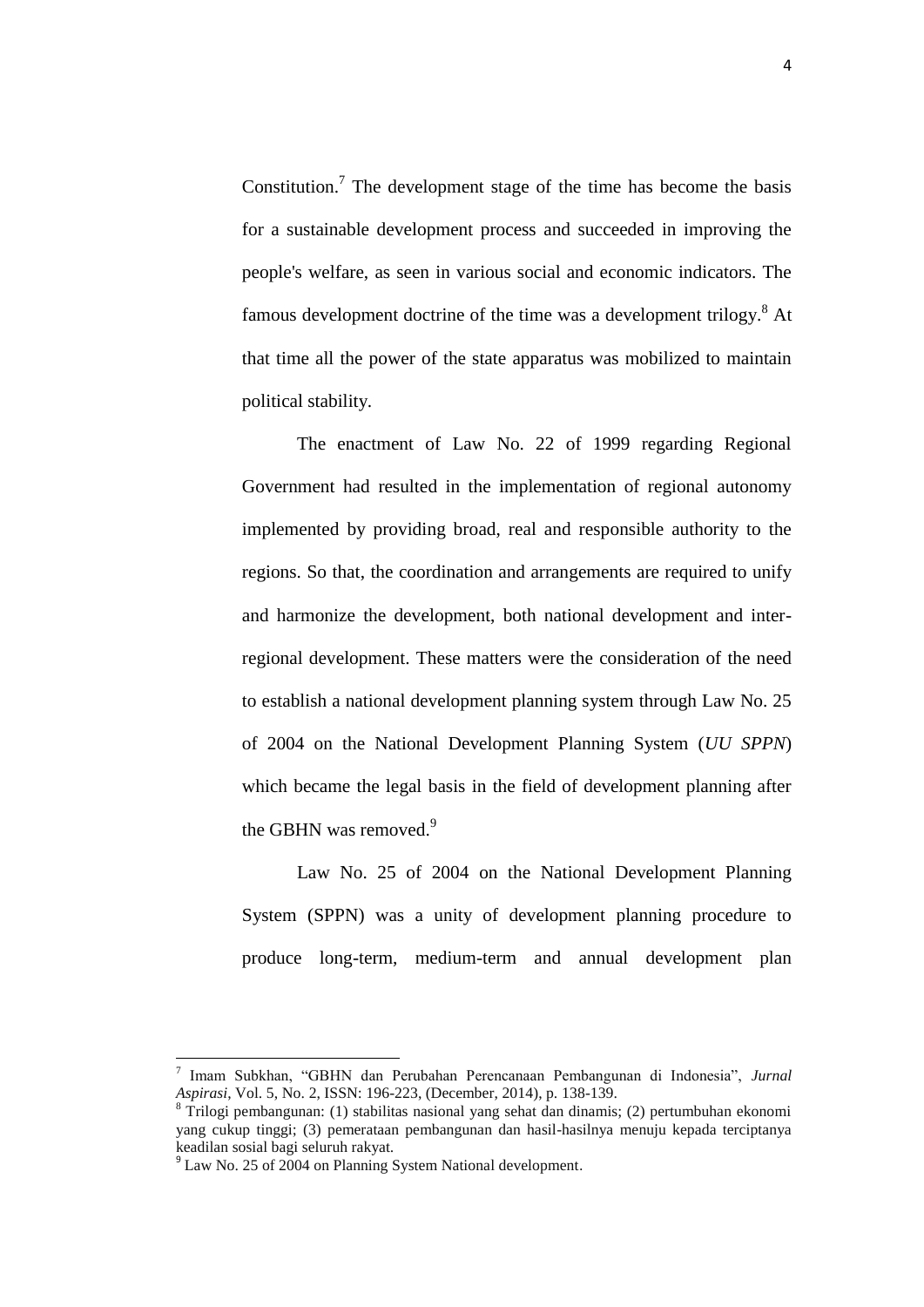implemented by the state and community organizational elements at the Central and Regional levels.<sup>10</sup>

SPPN and GBHN had some fundamental differences. GBHN was drafted by the MPR and stipulated by MPR Decree because the MPR was considered as a representative of the Indonesian people in carrying out the sovereignty process of the people and the President ought to run the state guidance according to the GBHN determined by the MPR without being involved in the preparation. While in SPPN, the preparation of the planning document involves the state organizers which also consist of the President as the implementer of the planning and the community at the Central and Regional level. $^{11}$ 

### **1. New Order**

The political policy of the law in the field of national development began to be neatly arranged, operated directionally and continuously as the New Order government was in the centre of power. Apart from the pros and cons on it, from 1969 to 1998, the New Order had made the GBHN as a foundation in the field of National Development plan. During 32 year in power, ideas and development goals formulated by the MPR and implemented by the President.

In Article 3 of the 1945 Constitution, the pre-amendment says "The People's Representative Assembly Establishes the Constitution the Guidelines of the State Policy." In the article it is clear that GBHN

l

<sup>&</sup>lt;sup>10</sup> Article 1 point 3 of Law No. 25 of 2004 on Planning System National development.

<sup>11</sup> Yessi Anggraini, *Op.Cit.,* p. 83.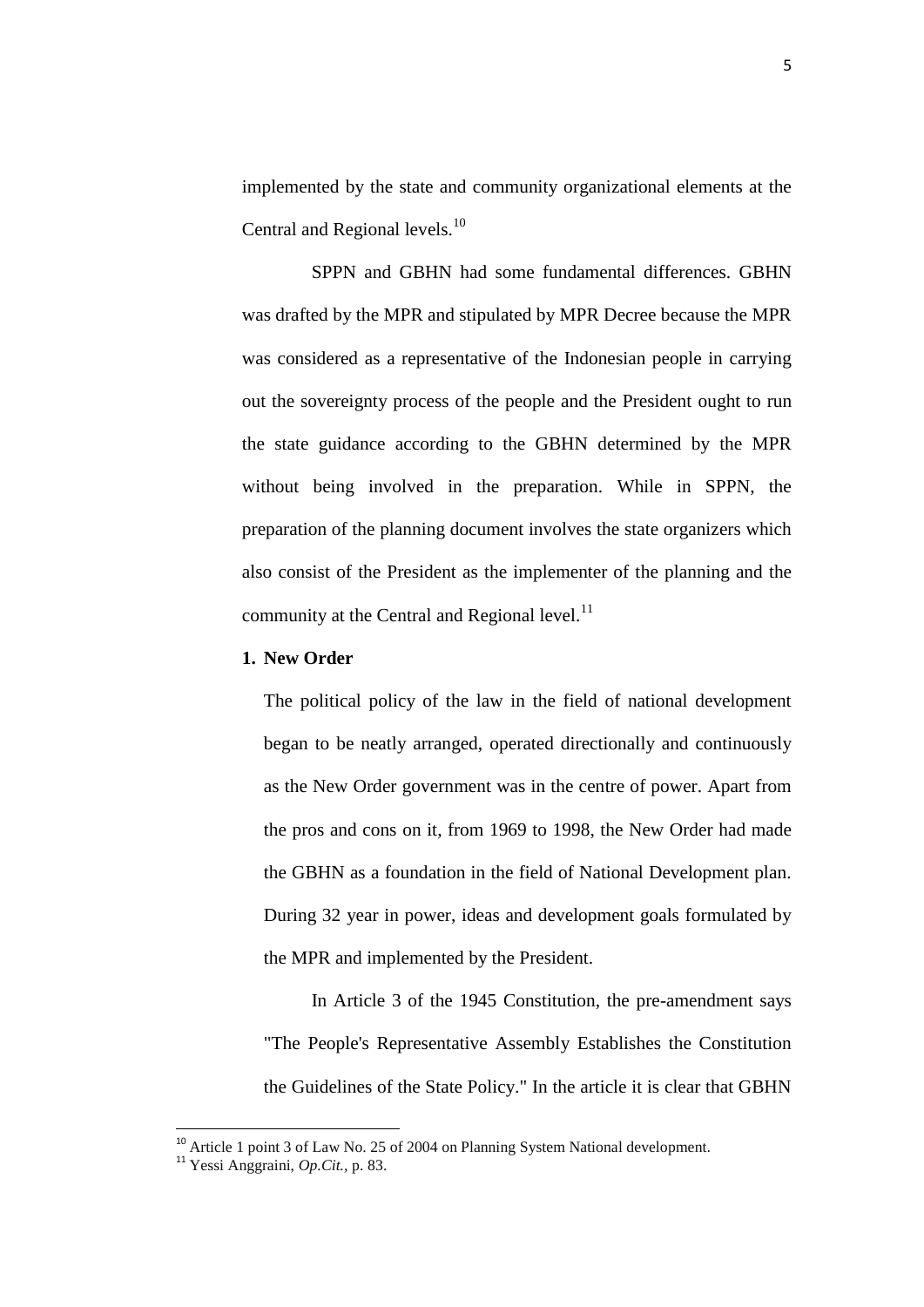is a mandate of the 1945 Constitution as an instrument to create prosperity, a just and welfare of society. The duties of formulating and making the GBHN were given to the MPR which was the highest state institution in the country of Indonesia.

The President as the mandate of MPR in running the government cannot run with its own vision and mission but must be subject to the great visions made by the MPR and outlined in the GBHN. After the fall of the Old Order government and changed into the New Order. The national development policy in the regions is also planned by the MPR regularly which is then set out in the form of GBHN.

Since 1973 to 1998 President Soeharto put the GBHN as the legal foundation in the development process in the country. It was not apart from the role and position of the MPR as the highest institution of the country, so that MPR Decree No. IV/MPR/1973 on GBHN became a legal product at the general assembly of MPR in 1973. The GBHN of 1973 also contained provisions of the relationship between the central government and the region, which contains the revocation of regional autonomy previously regulated by MPRS decree No. XXI of 1966. It was revoked because it was considered containing liberalism, which can cause and endanger the integrity and unity of the nation. During the New Order government, development projects were carried out systematically, run well, and neatly arranged. Each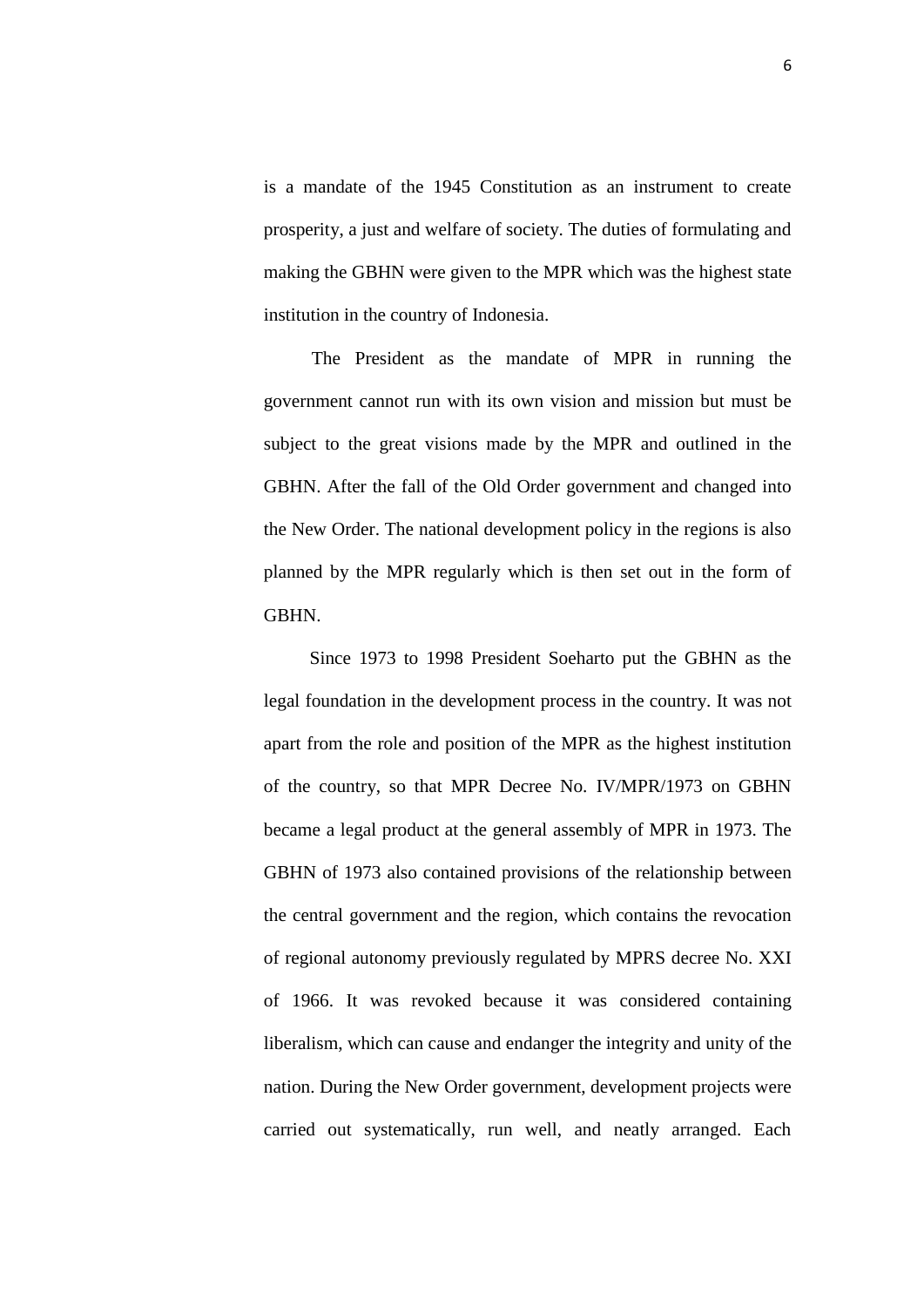development program was run in accordance with the policy contained in the GBHN.

In building the nation, the New Order government had its own strategy. The development program was divided into several stages. Short-term stages are called *Repelita* (Five-Year Development Plan) and even a twenty-five year development plan (1994-2019). Each *Repelita* had measurable targets and goals. The first 5 years of the 1969 to 1974 program focused on agriculture. In the mid-1980s Indonesia was able to achieve self-sufficiency in rice supplies. During such period, the Indonesian economy grew by more than  $7$  per cent.<sup>12</sup>

Soeharto was very successful in promoting rice selfsufficiency, creating political stability, reducing poverty and illiteracy. Many world leaders were interested in the figure, even learned from him to organize the country and nation they lead. At the international level Soeharto encouraged the development of cooperation among ASEAN countries in trade with the aim of strengthening and achieving national resilience. Soeharto also managed to restore relations with the People's Republic of China (RRT). At that time Suharto was a famous leader, perhaps even a world leader.<sup>13</sup>

The followings are explanation of Suharto's leadership strategy during the New Order period, which has national development planning such as generic strategy, specific strategy, development

 $\overline{\phantom{a}}$ 

<sup>12</sup> Anne Both, 2001, *Pembangunan: Keberhasilan dan Kekurangan*, Jakarta, Gramedia pusaka, p. 191.

<sup>13</sup> R.E. Elson, 2001, *Suharto Sebuah Biografi Politik,* Jakarta: Pustaka Minda Utama, p. 487.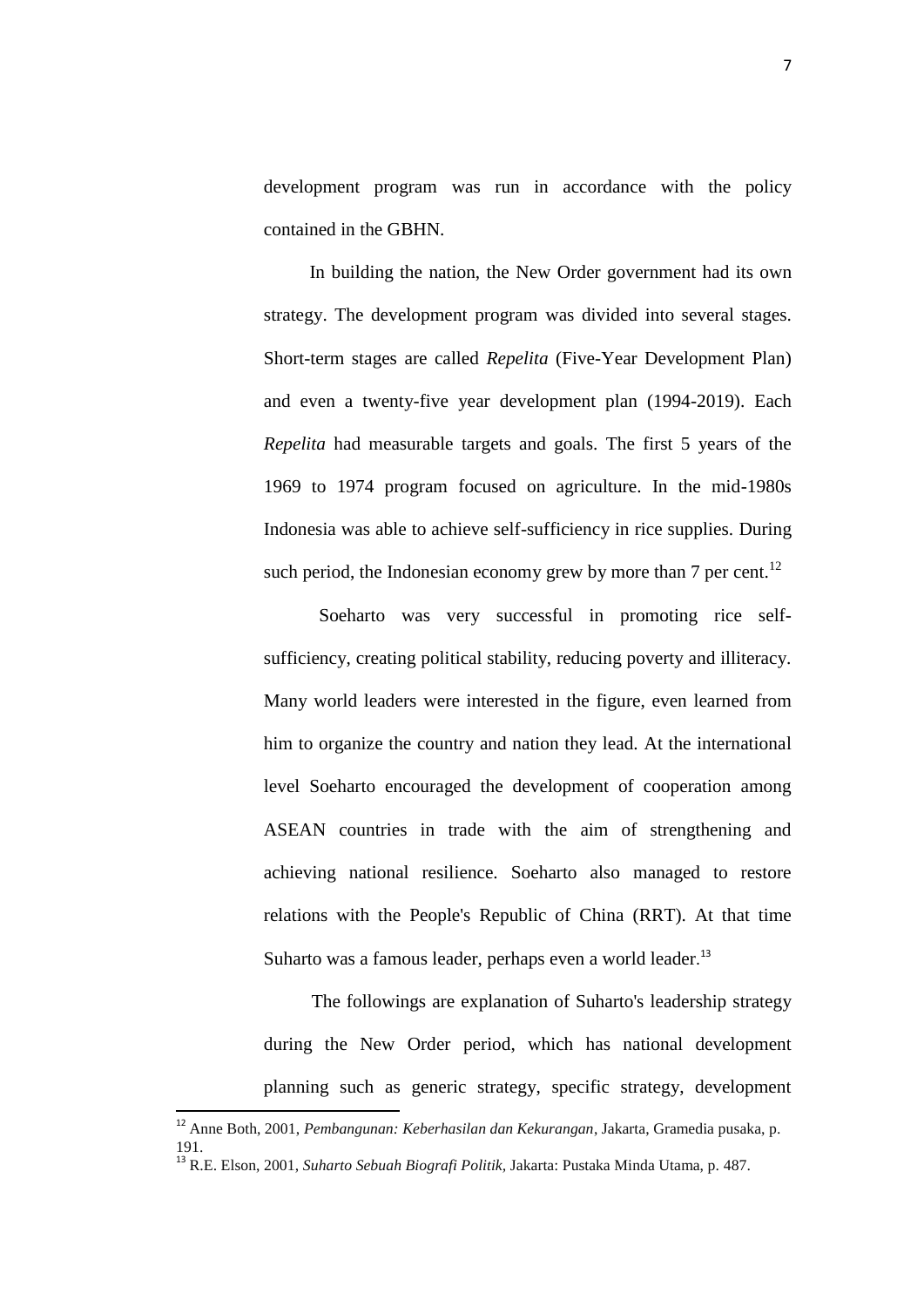program, stages in development program, program monitoring and evaluation, and feedback.

1. General Strategy<sup>14</sup>

In the Soeharto era, development strategies were directed at increasing national income, cleaning and improving economic conditions, especially to suppress high inflation rates.

2. Specific strategy of development<sup>15</sup>

In implementing national development, the New Order government had various references in planning the development program and improving the Indonesian economy. One of the work programs of the New Order government is the Trilogy of development, namely:

- a. Equity of state development and its results.
- b. Plan, implement, and achieve high economic growth.
- c. Creating healthy and dynamic national stability
- 3. Development Program<sup>16</sup>
	- a. Law

It is developing legal culture in the life of society for the creation of legal awareness and compliance.

<sup>15</sup> Student Journalism, Perkembangan Strategi dan Perencanaan Pembangunan Ekonomi Indonesia, december, 20, 2018, *[http://wartawarga.gunadarma.ac.id/2010/03/perkembangan-strategi-dan](http://wartawarga.gunadarma.ac.id/2010/03/perkembangan-strategi-dan-perencanaan-pembangunan-ekonomi-indonesia/)[perencanaan-pembangunan-ekonomi-indonesia/](http://wartawarga.gunadarma.ac.id/2010/03/perkembangan-strategi-dan-perencanaan-pembangunan-ekonomi-indonesia/)*, at 2.16 p.m.

 $14\,$ <sup>14</sup> BAPPENAS, 2009, "tahapan penyusunan program", (Direktorat Alokasi Pendanaan Pembangunan), p. 5.

<sup>16</sup> Bappenas, Prioritas Pembangunan Nasional, december, 12, 2018, *[https://www.bappenas.go.id/files/7813/.../bab-ii-proiritas-pembangunan-nasional.pdf,](https://www.bappenas.go.id/files/7813/.../bab-ii-proiritas-pembangunan-nasional.pdf)* at 12.45 p.m.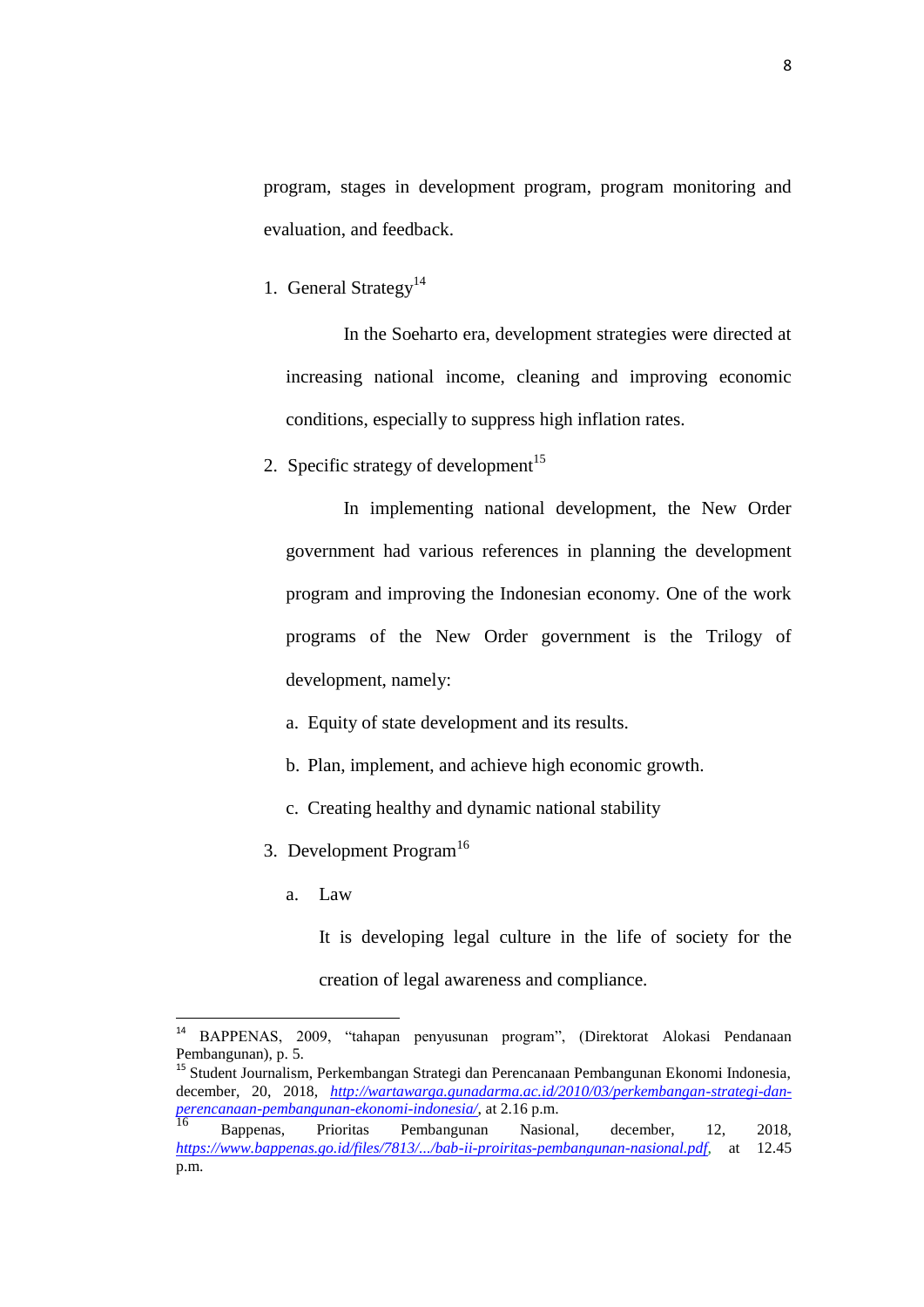b. Economic

Developing a populist economic system based on fair market mechanisms with the principle of fair competition.

c. Politic

Strengthening the existence and sustainability of the Unitary State of the Republic of Indonesia which is based on *bhineka tunggal ika.*

d. Education

Striving for expansion and equality of opportunity to obtain high quality education for all Indonesian people.

e. Social and Culture

Improving the quality of human and environmental resources that prioritize efforts to improve health, prevention, healing. Developing a national culture that comes from heritage of national cultural that contains universal values including belief in God Almighty in order to support the maintenance of social harmony and build civilization of the nation.

4. Stages in the Development Program

l

The strategy was then reinforced by setting goals and emphasis of each *Rencana Pembangunan Lima Tahun*, namely:<sup>17</sup>

<sup>17</sup> Syahroni, "Pemikiran Tentang Pembangunan Nasional Jangka Panjang Tahap II", *Jurnal PWK,*  (December, 2010), page 4-8.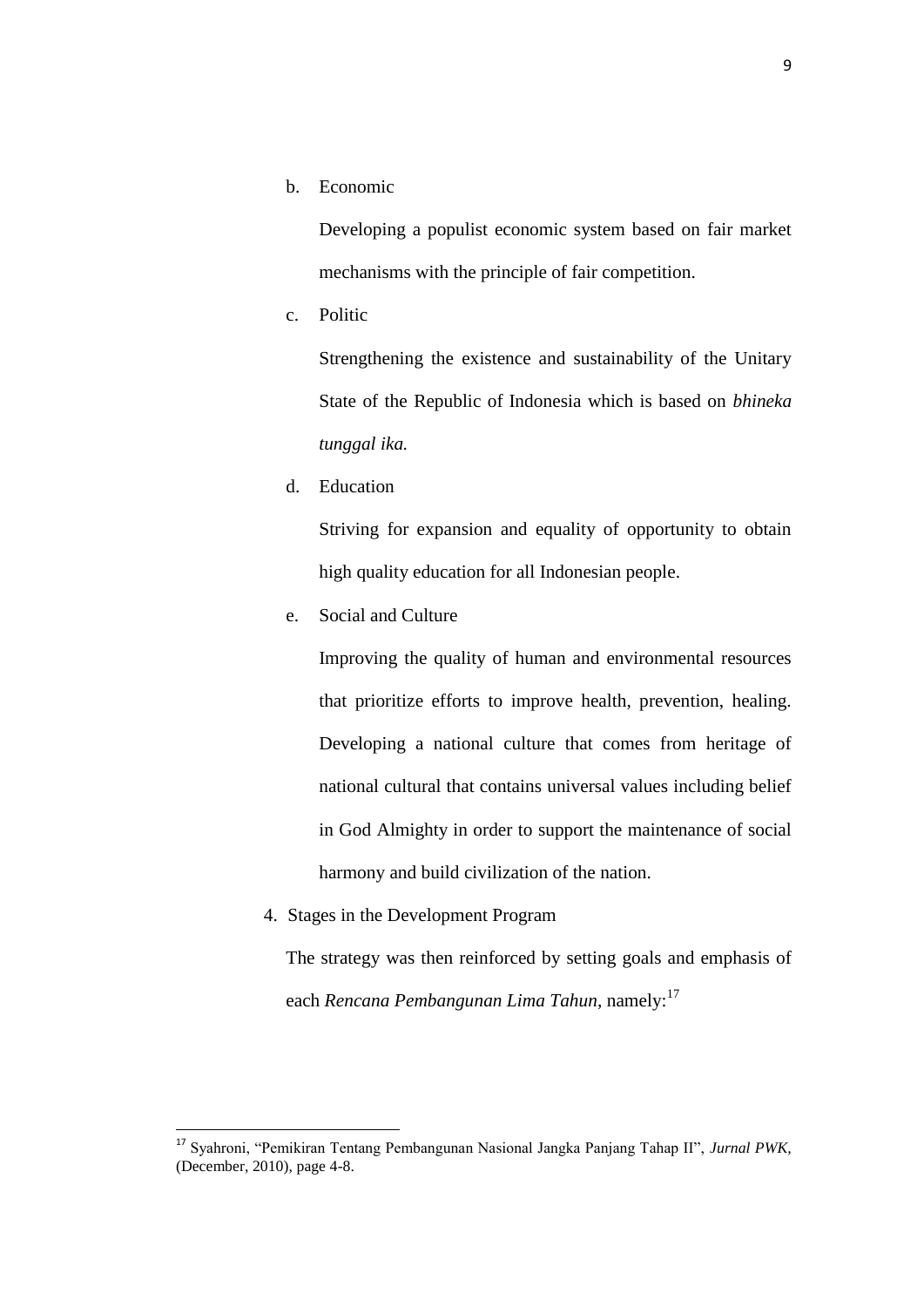### **1. RENCANA PEMBANGUNAN LIMA TAHUN I (Five-year**

#### **Development Plan):**

Putting emphasis on agricultural and industrial sectors that support the agricultural sector to create a strong foundation for the next stage.

# **2. RENCANA PEMBANGUNAN LIMA TAHUN II (Fiveyear Development Plan)***:*

Putting the emphasis on the agricultural sector by increasing the industry that process raw materials into staple.

## **3. RENCANA PEMBANGUNAN LIMA TAHUN III (Fiveyear Development Plan):**

Putting the emphasis on the agricultural sector towards food self-sufficiency and increasing the industry that process raw materials into goods.

## **4. RENCANA PEMBANGUNAN LIMA TAHUN IV (Fiveyear Development Plan):**

Putting an emphasis on the agricultural sector to continue the efforts towards food self-sufficiency by increasing industries that can produce their own industrial machinery.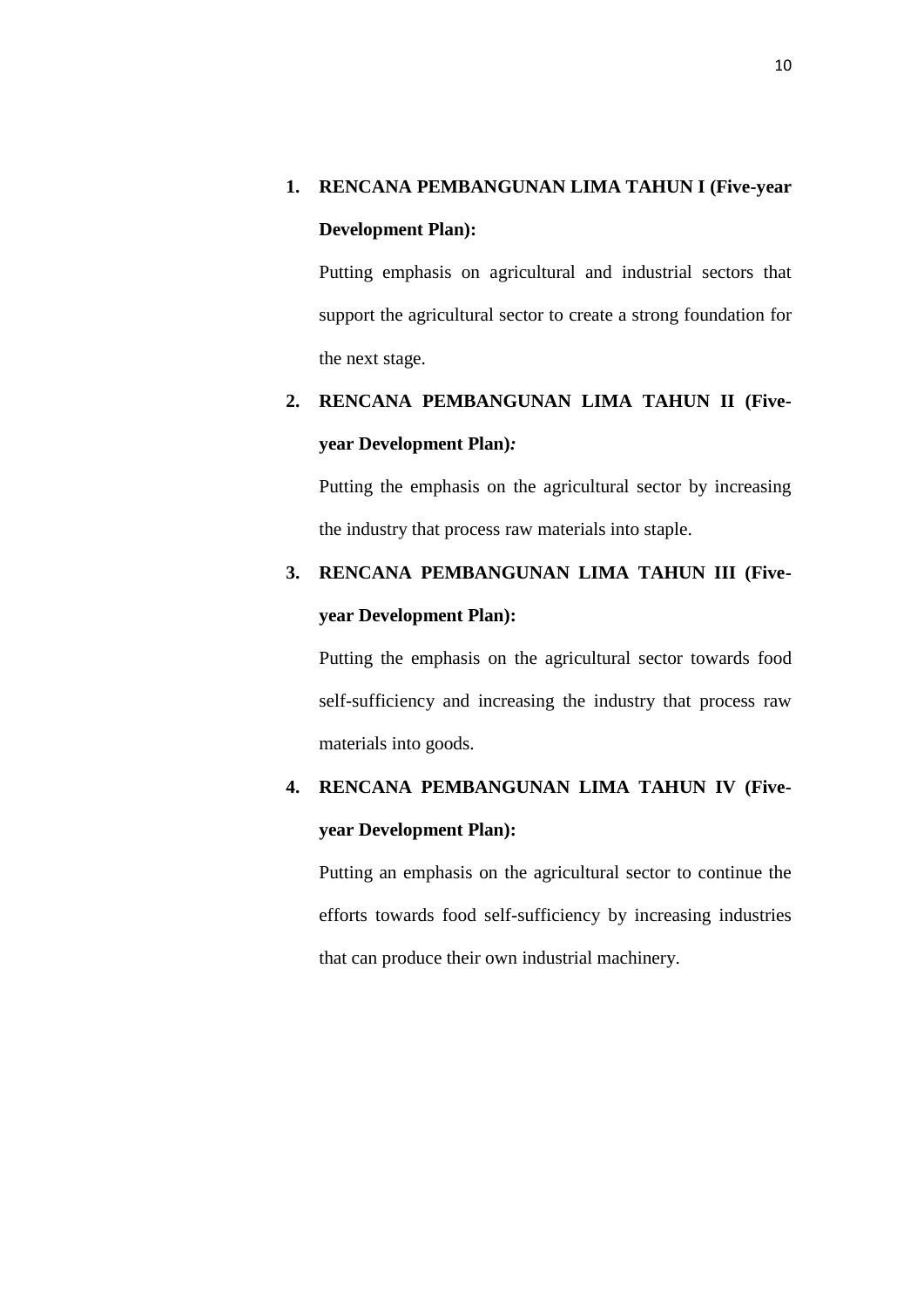5. Monitoring and Evaluation of the Program, and Feedback<sup>18</sup>

 In New Order period there were a lot of achievements in development planning, such as:

- a. Indonesia's GDP (gross domestic product) per capita growth in 1968 was only US \$ 70 and in 1996 it had reached over US \$ 1,000,
- b. Successfully fight illiteracy,
- b. Successful self-sufficiency in food,
- c. Minimum unemployment,
- d. Successful Compulsory Learning Movement,
- e. The success of domestic security so that the political situation is very safe, comfortable and conducive at the time,
- f. Success to foster a sense of nationalism,
- g. Succeed with its REPELITA program (Five Year Development Plan).
- h. Foreign investors want to invest in Indonesia.

### **2. Reform Era**

 $\overline{a}$ 

After the fall of the New Order and born of the Reform Era in 1998, Indonesia entered a new phase. There have been significant changes in the political and administrative system. In the political field the President is elected directly by the people. The logical

<sup>&</sup>lt;sup>18</sup> AR, Strategi Optimalisasi Pelaksanaan Pengendalian Dan Evaluasi Perencanaan Pembangunan [Daerah Dalam Mewujudkan Penyelenggaraan Pemerintahan Daerah Yang Baik,](http://www.bangda.kemendagri.go.id/opini/baca_opini/1023/strategi_optimalisasi_pelaksanaan_pengendalian_dan_evaluasi_perencanaan_pembangunan_daerah_dalam_mewujudkan_penyelenggaraan_pemerintahan_daerah_yang_baik) december, 15, 2018,*[http://www.bangda.kemendagri.go.id/opini/baca\\_opini/1023/strategi\\_optimalisasi\\_pelaksan](http://www.bangda.kemendagri.go.id/opini/baca_opini/1023/strategi_optimalisasi_pelaksanaan_pengendalian_dan_evaluasi_perencanaan_pembangunan_daerah_dalam_mewujudkan_penyelenggaraan_pemerintahan_daerah_yang_baik) [aan\\_pengendalian\\_dan\\_evaluasi\\_perencanaan\\_pembangunan\\_daerah\\_dalam\\_mewujudkan\\_peny](http://www.bangda.kemendagri.go.id/opini/baca_opini/1023/strategi_optimalisasi_pelaksanaan_pengendalian_dan_evaluasi_perencanaan_pembangunan_daerah_dalam_mewujudkan_penyelenggaraan_pemerintahan_daerah_yang_baik) [elenggaraan\\_pemerintahan\\_daerah\\_yang\\_baik#,](http://www.bangda.kemendagri.go.id/opini/baca_opini/1023/strategi_optimalisasi_pelaksanaan_pengendalian_dan_evaluasi_perencanaan_pembangunan_daerah_dalam_mewujudkan_penyelenggaraan_pemerintahan_daerah_yang_baik)* 3.35 p.m.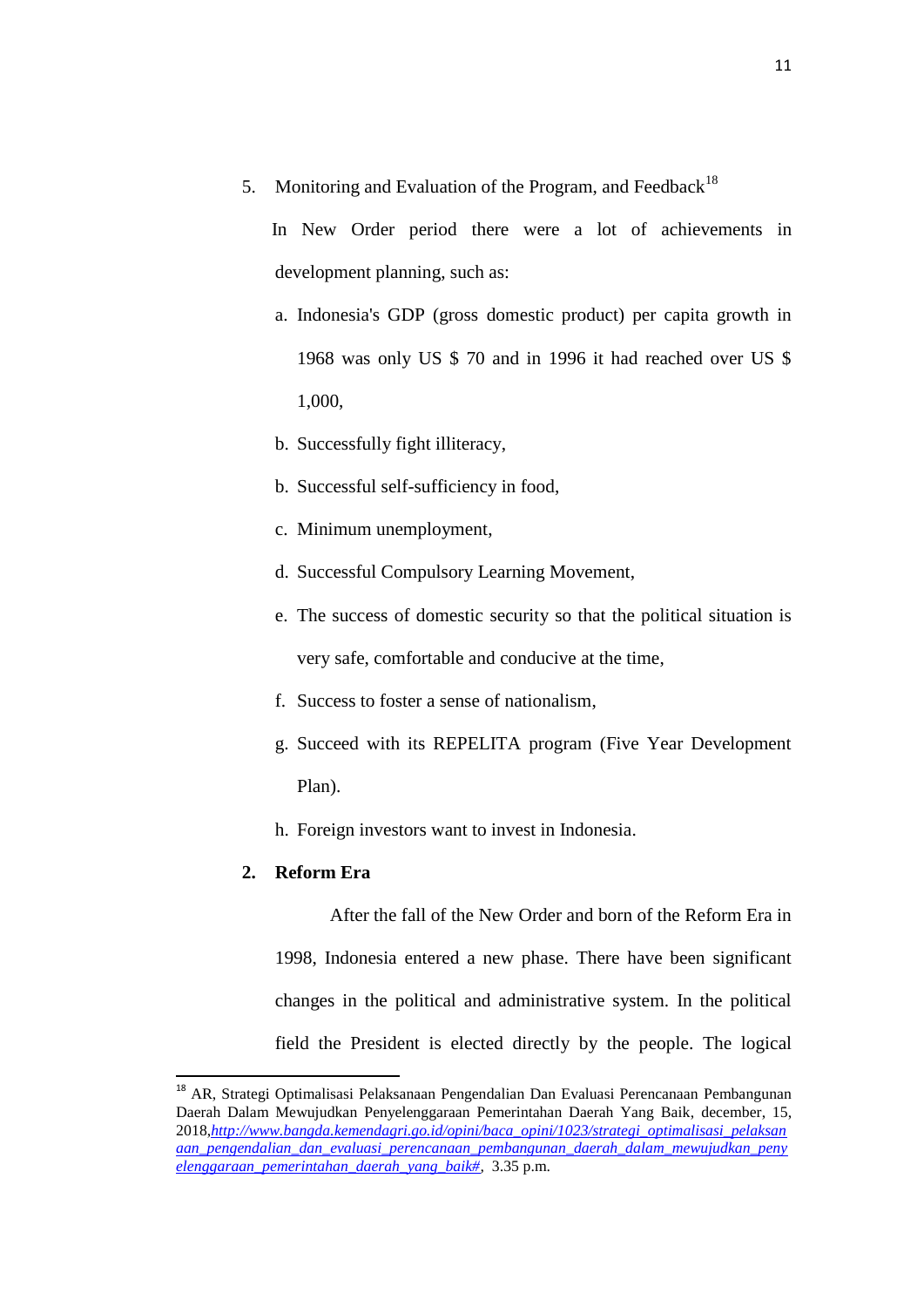consequence of this is that the President becomes determinant actor of the direction of national political policy in the field of development. The vision and mission of the President are applied in the RPJP as guide of the national development. The Reform Era was began when BJ Habibie replaced Soeharto as the President in 1998. As a new leader born in the transitional era, Habibie focuses on controlling the political stability of the turbulent one. In this period, the policy of national law in the field of development described in the GBHN was over. The MPR as the country's highest institution was rejected by President BJ Habibie's accountability.

After that the policy of national law in the field of development was no longer familiar with the term GBHN. One of the ideals of the Reformation of 1998 was to seek a decent life for the people in accordance with just and civilized humanitarian principles. Then he developed the people's economy that pays attention to economic growth with the values of justice, social interests and fair treatment for all Indonesian people.

Referring to the Central Bureau of Statistics (BPS) data released in March 2015 the number of poor people in the country continues to increase. In September of 2014, the numbers of poor people in the Indonesia were around 27.73 million people or 10.96 per cent of the total population in Indonesia. Then in March of 2015 the number of poor people increased to 28.59 million people or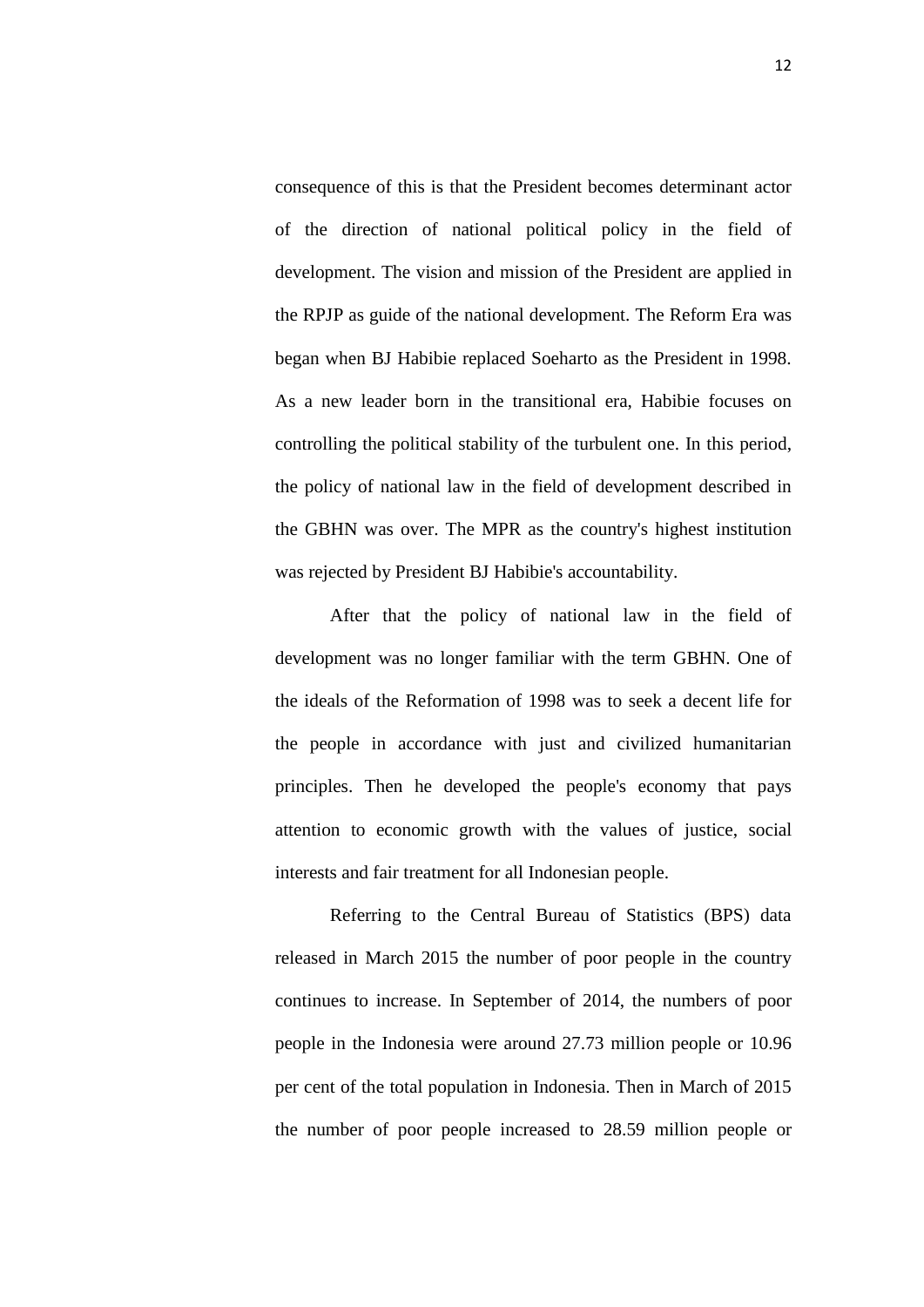11.22 per cent of the total population of Indonesia. In the span of 6 months the number of poor people in the homeland increased by 860,000 people. Even in 2016 the numbers of poor people were reduced. According to BPS, the number of poor (people with per capita expenditure per month below the Poverty Line) in Indonesia as of September 2016 reached 27.76 million people (10.70 per cent), or decreased by 0.25 million people compared to March 2016 of 28.01 million people  $(10.86$  per cent).<sup>19</sup>

The percentage of poor people in urban areas in March 2016 was 7.79 per cent, reduced to 7.73 per cent in September 2016. The percentage of poor people in rural areas dropped from 14.11 per cent in March 2016 to 13.96 per cent in September 2016. Although during the period of March 2016-September 2016 the percentage of poverty declined, but according to BPS, the number of poor people in urban areas increased by 0.15 million people (from 10.34 million people in March 2016 to 10.49 million people in September 2016), while in rural areas fell by 0.39 million people (from 17.67 million people in March 2016 to 17.28 million people in September 2016). Such poverty figures, of course, should be used as a reflection to rearrange the course of the nation's journey. In such a position that is

 $\overline{\phantom{a}}$ 

<sup>&</sup>lt;sup>19</sup> Badan Pusat Statistik, Persentase Penduduk Miskin Maret 2015 Mencapai 11,22 Persen, December, 14, 2018, *[https://www.bps.go.id/pressrelease/2015/09/15/1158/persentase-penduduk](https://www.bps.go.id/pressrelease/2015/09/15/1158/persentase-penduduk-miskin-maret-2015-mencapai-11-22-persen.html)[miskin-maret-2015-mencapai-11-22-persen.html](https://www.bps.go.id/pressrelease/2015/09/15/1158/persentase-penduduk-miskin-maret-2015-mencapai-11-22-persen.html)*, at 9.47 a.m.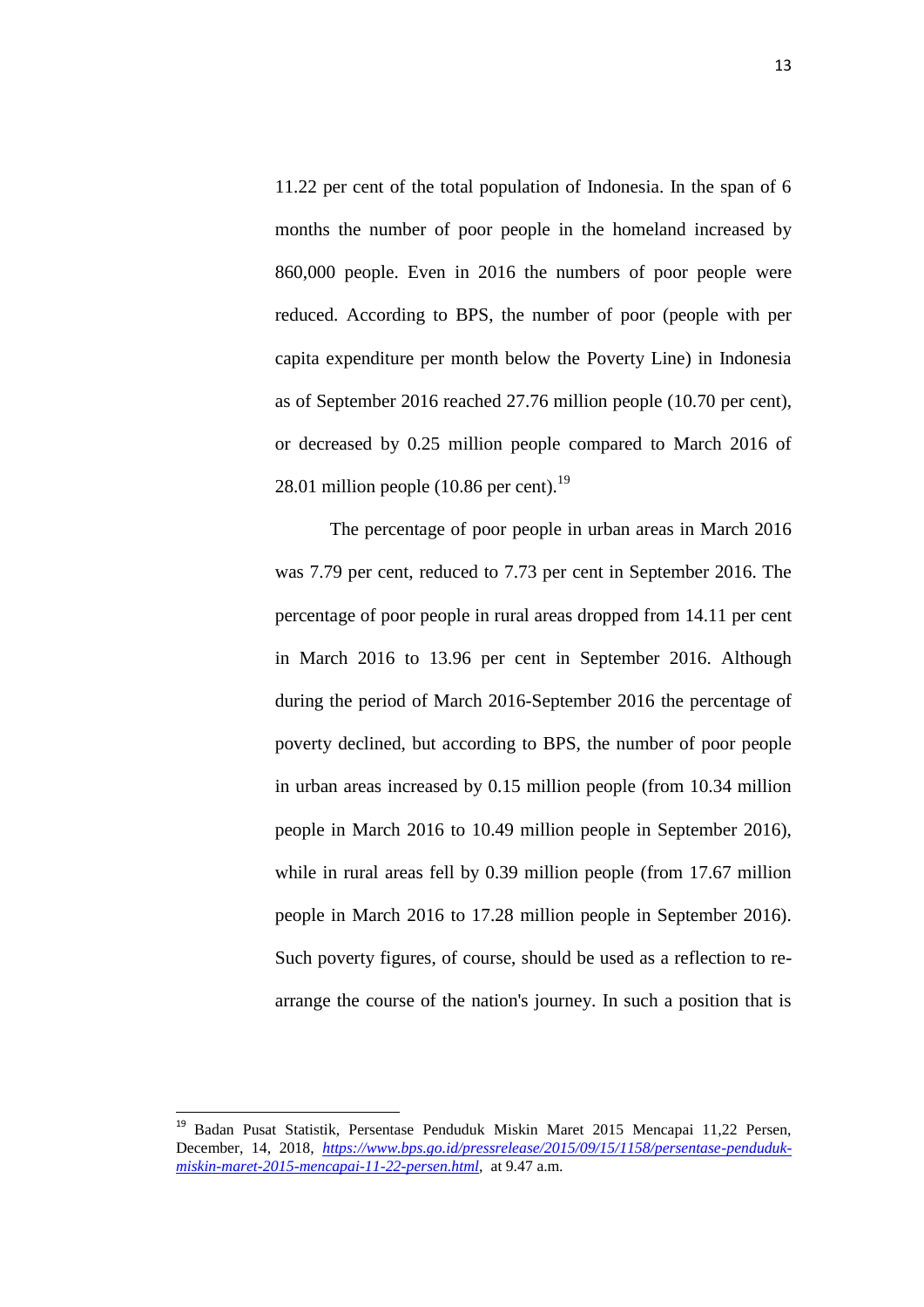the importance of rearranging the direction of the future of the Indonesian nation.<sup>20</sup>

### **C. National Development Planning before and after the fourth amendment 1945 Constitution**

The constitutional amendment in the history of the nation of Indonesia provided fundamental changes to the process of preparing the national development direction. It is based on political changes in the history of the Indonesian state between democratic politics and authoritarian politics. The political changes have caused legal aspect not only about changes in the law, but also changes in the higher laws and regulations of the MPR and the 1945 Constitution. The amendment of the 1945 Constitution would change the institutional system of the state including the status of the MPR which would have an impact on the loss of the MPR's authority to make the GBHN.<sup>21</sup>

The legal basis of the 1945 Constitution amendement is based on article 1 (3) of the 1945 Constitution of the Republic of Indonesia which states: "the Indonesian state is a state law" meaning that the 1945 Constitution becomes the basis of all the provisions of the legislation.<sup>22</sup> As a state of law, Indonesia directs its national development to protect

<sup>&</sup>lt;sup>20</sup> Badan Pusat Statistik, Persentase Penduduk Miskin Maret 2016 Mencapai 10,86 Persen, December, 14, 2018, *[https://www.bps.go.id/pressrelease/2016/07/18/1229/persentase-penduduk](https://www.bps.go.id/pressrelease/2016/07/18/1229/persentase-penduduk-miskin-maret-2016-mencapai-10-86-persen.html)[miskin-maret-2016-mencapai-10-86-persen.html](https://www.bps.go.id/pressrelease/2016/07/18/1229/persentase-penduduk-miskin-maret-2016-mencapai-10-86-persen.html)*, at 10.16 a.m

<sup>21</sup> Moh. Mahfud MD, 2017, *Politik Hukum di Indonesia*, Jakarta, Rajawali Pers, p. 375-377.

<sup>22</sup> Erna Ratnaningsih, Perbedaan Tujuan dan Arah Pembangunan Hukum Nasional Sesudah dan Sebelum Amandemen UUD 1945, accessed on March, 02, 2018, *[http://business](http://business-law.binus.ac.id/2017/08/27/perbedaan%20tujuan-dan-arah-pembangunan-hukum-nasional-sebelum-dan-sesudah-amandemen-uud%201945/#_edn1)[law.binus.ac.id/2017/08/27/perbedaan tujuan-dan-arah-pembangunan-hukum-nasional-sebelum](http://business-law.binus.ac.id/2017/08/27/perbedaan%20tujuan-dan-arah-pembangunan-hukum-nasional-sebelum-dan-sesudah-amandemen-uud%201945/#_edn1)[dan-sesudah-amandemen-uud 1945/#\\_edn1](http://business-law.binus.ac.id/2017/08/27/perbedaan%20tujuan-dan-arah-pembangunan-hukum-nasional-sebelum-dan-sesudah-amandemen-uud%201945/#_edn1)*, at 5.46 p.m.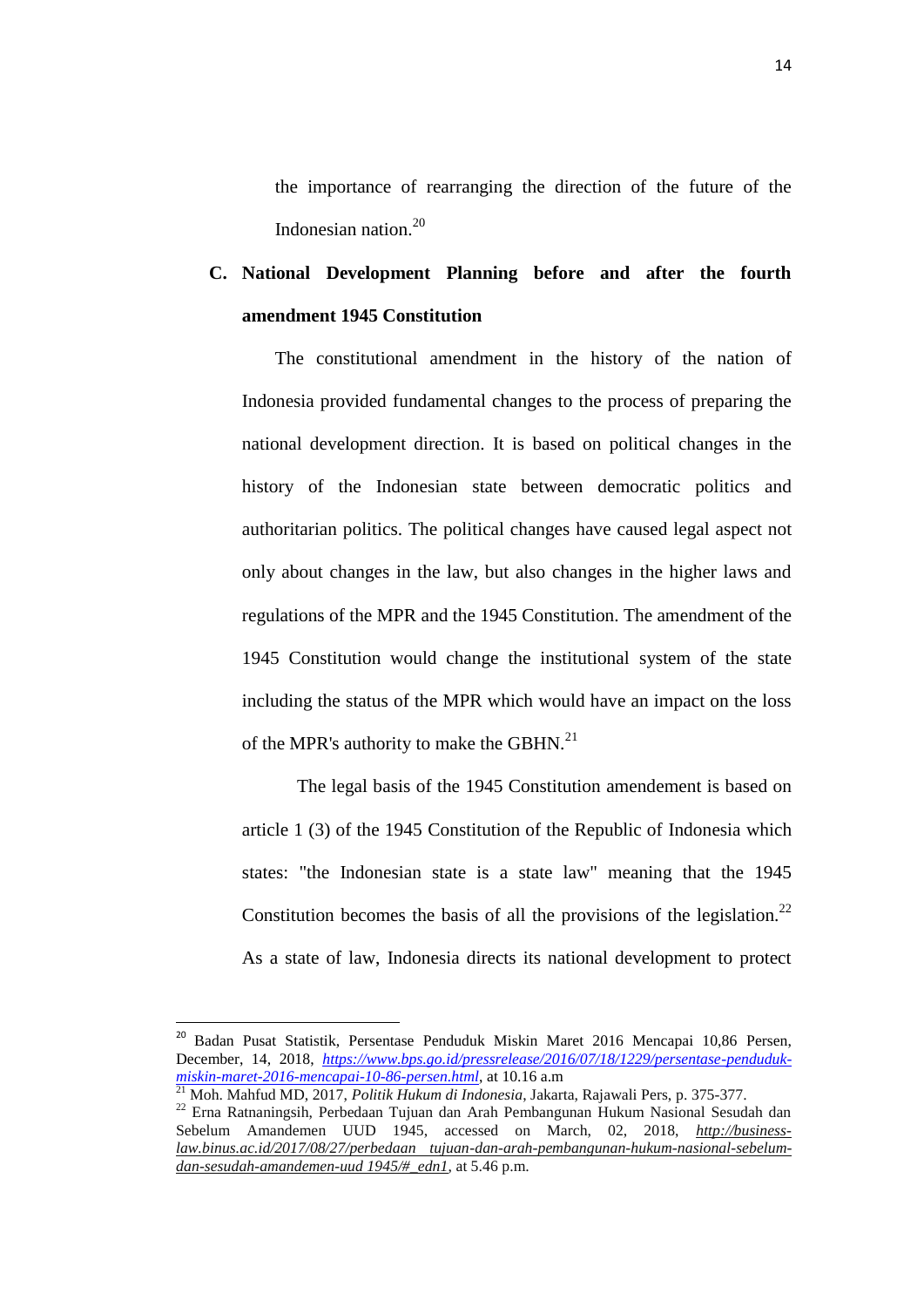the rights of citizens to achieve justice, prosperity and legal guarantees and legal equality for every citizen. The purpose of the establishment of the state of Indonesia is given in the preamble of the 1945 Constitution of the fourth paragraph as follows:

- 1. Protect the entire nation of Indonesia and the entire blood spill Indonesia
- 2. Promote public welfare
- 3. Educate of the nation
- 4. Carry out a world order based on freedom, eternal peace and social justice

To achieve these objectives, the national development should be carried out gradually and continuously. Prior to the fourth amendment of the 1945 Constitution, the direction of national development was established through the guidelines of state policy. After the amendment of the 1945 Constitution, development planning to ensure the achievement of state objectives were regulated through the national development planning system with the issuance of Law No. 25 of 2004 on National Development Planning System which regulates the National Long Term Development Plan. GBHN and RPJPN were essentially the same as guidelines for Indonesian development direction both central and local government.

Changes in the legal basis in national development planning as a substitute for the GBHN after the amendment of the 1945 Constitution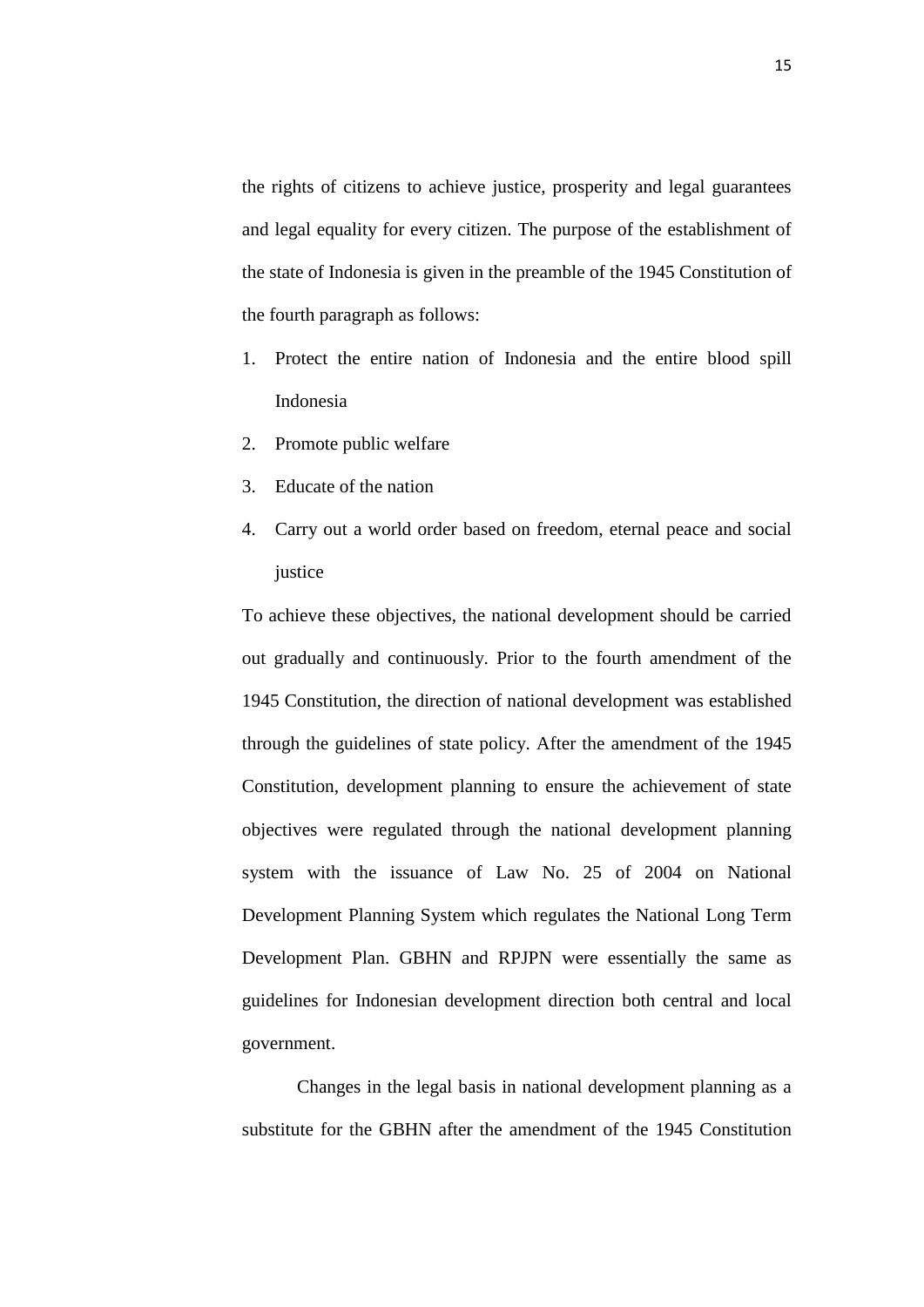caused many pros and cons in the community. With the abolition of GBHN, some parties assess the consistency and continuity.They had not applied well because the development planning was only mentioned in the law. Laws on national development planning system and the underlying legislation, which development planning, were deemed incapable of ensuring the sustainability and harmony of development between central and regional governments. These ideas led to the discourse of the revitalization of the more easily understood GBHN to run the national law development for the present.

In the academic texts compiled by the Indonesian Rector Forum 2014, Niki Lukviarman, Professor and Head of Doctoral Program of Andalas University, stated that GBHN was different from Long Term Development Plan. GBHN was a development ideology strategy, while RPJP is a technocratic development strategy. The difference between the guidelines of state policy and the RPJP is very basic. The state's point is ideological while the RPJP poiny is technocratic. The urgency GBHN was a direction for national development while RPJP contains about the elaboration of national development direction which contains the priority of development work that is "technocratic and pragmatic".

Then Niki Lukviarman said the GBHN are dynamic and holistic because they were discussed every five years by all MPR members representing all Indonesian people. This is different from the RPJP that is more likely to be static because it is in the form of law so that it has the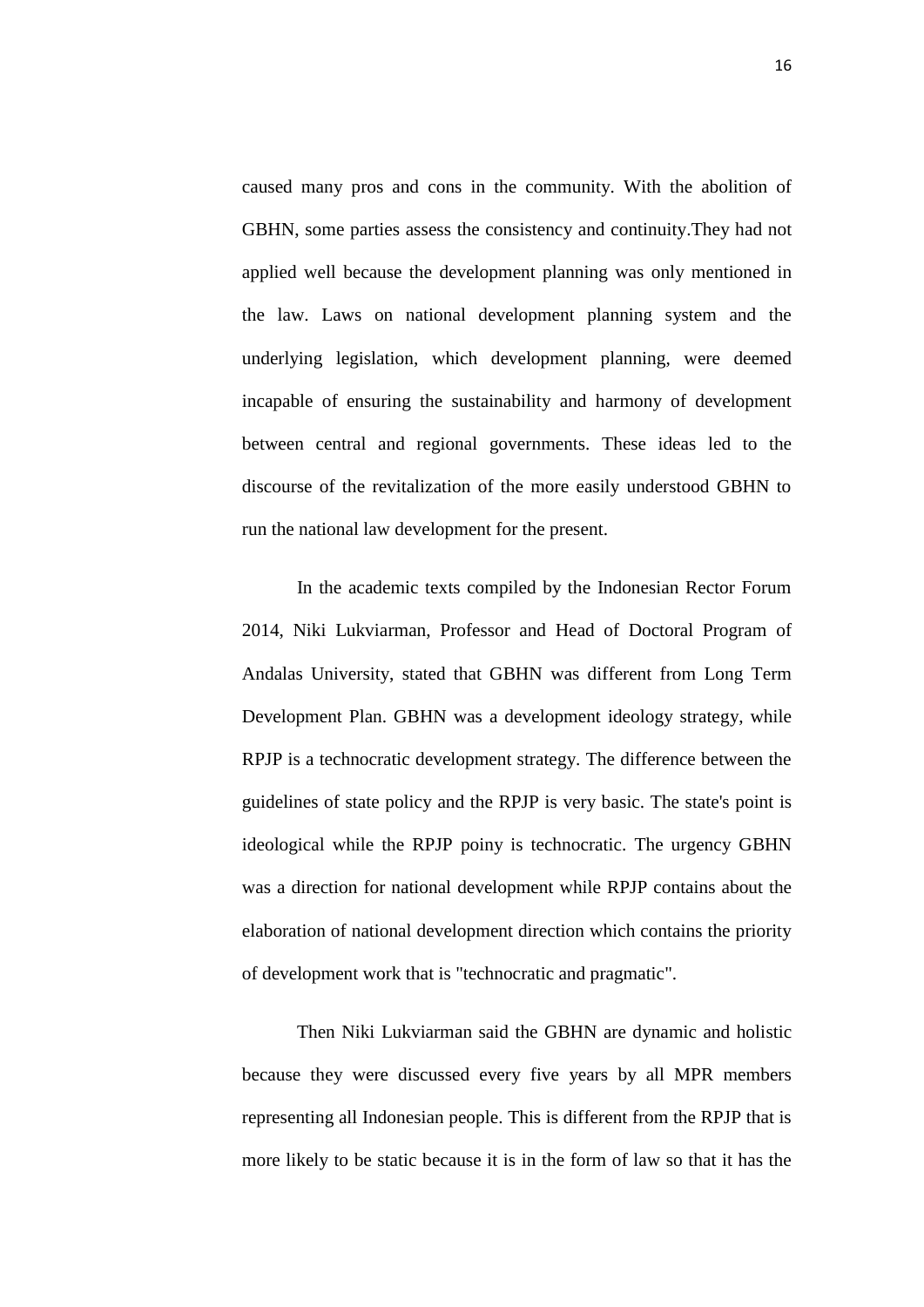potential to shackle the development planning in the next period of government.

Elfindri highlighted some weaknesses of the national development planning system that took place since the reform era where development plans were formulated based on the vision and mission of the presidential candidate during the presidential election campaign so as to focus more on medium-term development planning rather than long term. In addition, the vision and mission are limited to the campaign team and do not focus on how the country is built in the long term. As a result, development plans of reform-era have frequently unsustainable.<sup>23</sup>

To carry out the national development, the GBHN was created in 1993. The carefully planned development of the law should be directed to establish a modern national legal order with reference to the ideals of Pancasila law which are capable of providing an efficient and responsive legal framework and rules for the implementation present and future life. The Indonesian National Law Order must contain features:<sup>24</sup>

1. National and archipelagic insight,

 $\overline{a}$ 

2. Able to accommodate the legal awareness of regional ethnic groups and religious beliefs,

 $^{23}$  Advertorial, Seharusnya MPR Kembali Berwenang Menetapkan GBHN, accessed on March, 03, 2018, taken from *[http://www.tribunnews.com/mpr-ri/2016/06/21/seharusnya-mpr-kembali](http://www.tribunnews.com/mpr-ri/2016/06/21/seharusnya-mpr-kembali-berwenang-menetapkan-gbhn)[berwenang-menetapkan-gbhn](http://www.tribunnews.com/mpr-ri/2016/06/21/seharusnya-mpr-kembali-berwenang-menetapkan-gbhn)*, 1.30 p.m.

<sup>24</sup> Sunaryati Hartono, 1991, *Politik Hukum Menuju Satu Sistem Hukum Nasional*, Bandung, Citra Aditya Bakti, p. 3.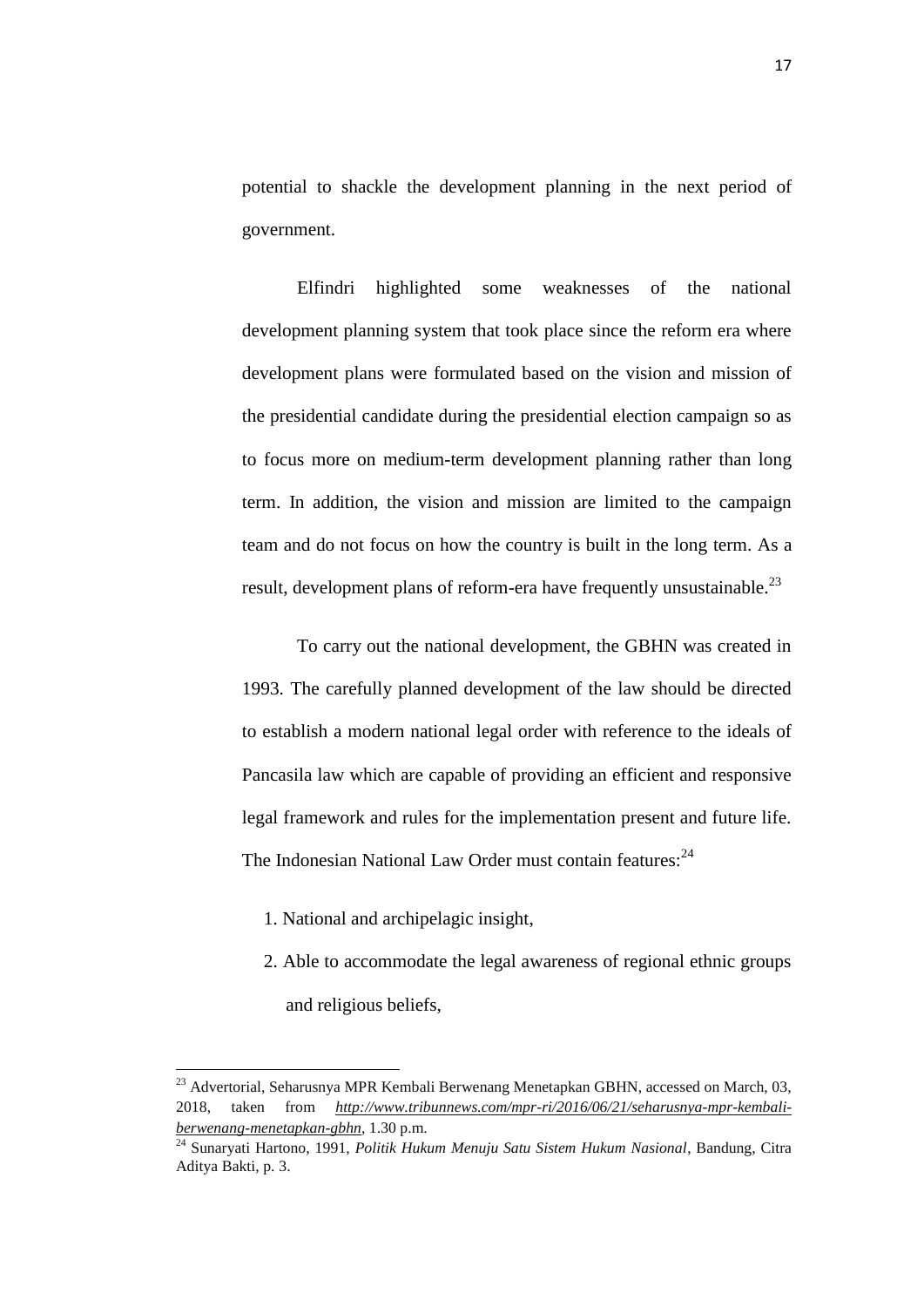- 3. As far as possible is written and unified,
- 4. Be rational that includes rationality-efficiency, rationality-fairness *(redelijkheid*), rationality-principle and rationality-value,
- 5. Procedural rules that ensure transparency that enables rational review of government decision-making processes,
- 6. Responsive to the development of community aspirations and expectations.

While the National Development Planning System contained in Article 2 paragraph (4) of Law No: 25 of 2004 on National Development Planning System aims to:

- 1. Support coordination among development actors,
- 2. Ensure the creation of integration, synchronization and synergy both between regions, between spaces, between government functions and between the Central and Regional Governments,
- 3. Ensure linkages and consistency between planning, budgeting, implementation and oversight,
- 4. Optimize community participation and,
- 5. Ensure the achievement of the use of resources efficiently, effectively, equitably and sustainably.

There are similarities and differences of the purpose of national development planning before and after the political reform. The equation is responsive and optimizes community participation. While the fundamental differences in the GBHN is formal with a focus on the rule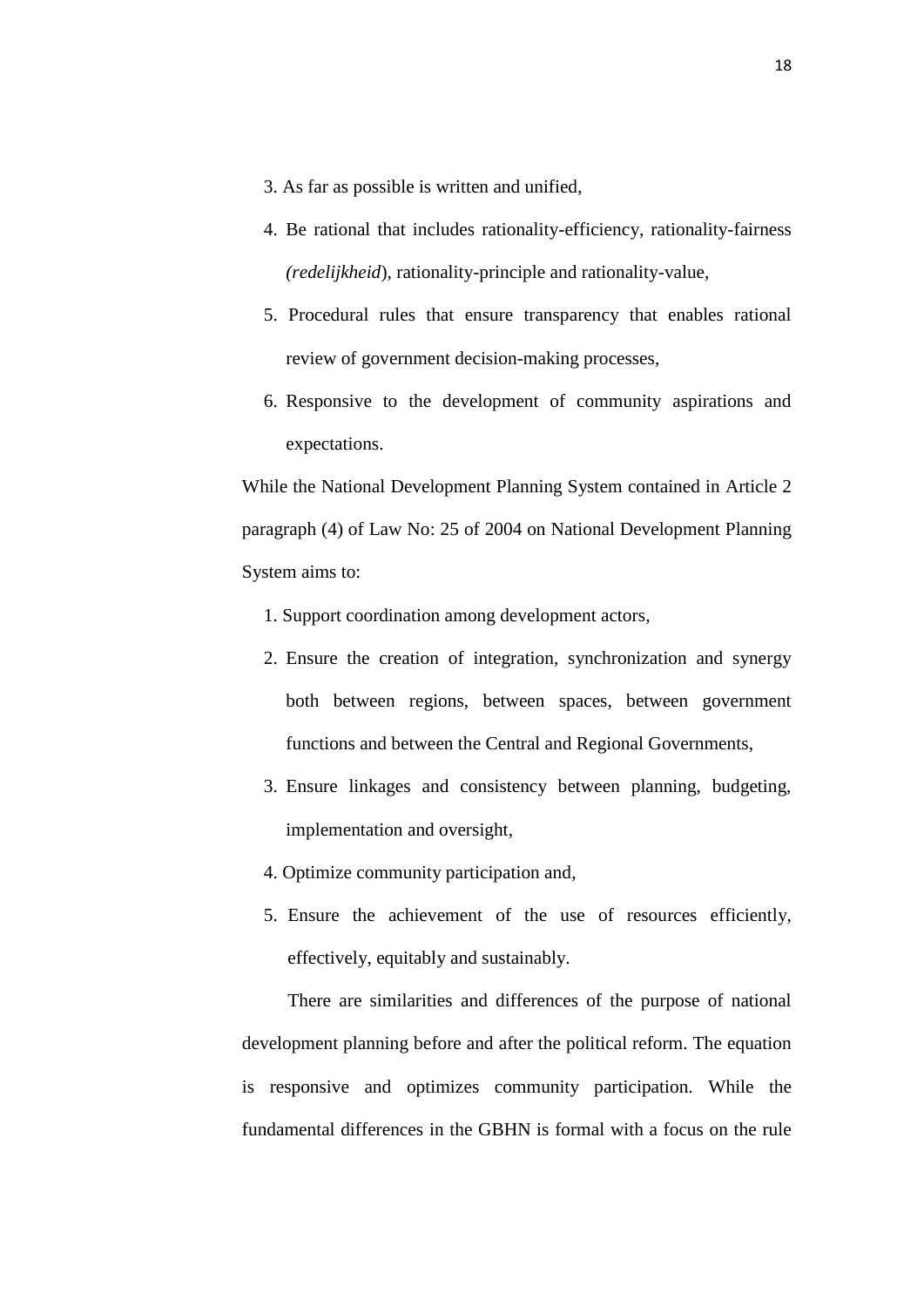of law in the form of written, unified and procedural mechanisms in the decision-making process. SPPN focuses on the coordination between development actors between the Central and Regional and ensures the achievement of efficient, effective, equitable and sustainable use of resources. In addition, the differences of national development planning are on the purposes. The following is the comparison of national development planning before and after the amendment of the 1945 Constitution:

### **Table 1**

### Differences GBHN and RPJPN.<sup>25</sup>

| No. | Differences of GBHN and RPJPN                                                                            |                                                                                                                                                                                                                                                                   |
|-----|----------------------------------------------------------------------------------------------------------|-------------------------------------------------------------------------------------------------------------------------------------------------------------------------------------------------------------------------------------------------------------------|
|     | <b>GBHN</b>                                                                                              | <b>RPJPN</b>                                                                                                                                                                                                                                                      |
| 1.  | Judging from Legal Basis                                                                                 |                                                                                                                                                                                                                                                                   |
|     | The ideological basis of<br>Pancasila<br>and<br>the<br>constitutional basis of the<br>1945 Constitution. | The ideological basis of Pancasila<br>and the constitutional basis of the<br>1945 Constitution.                                                                                                                                                                   |
|     | <b>Operational Platform: MPR</b><br>Decree.                                                              | Operational platform:<br>a. Decree of MPR<br>RI.<br>Number<br>VII/MPR/2001 on Future Vision of<br>Indonesia;<br>b. Law No: $25$ of $2004$ on National<br>Development Planning System;<br>c. Law No: 17 of 2007 on the National<br>Long Term Development Plan 2005 |

<sup>&</sup>lt;sup>25</sup> Law No. 17 of 2007 on National Long Term Development 2005 – 2025 & Law No. 25 of 2004 on National Development Planning System.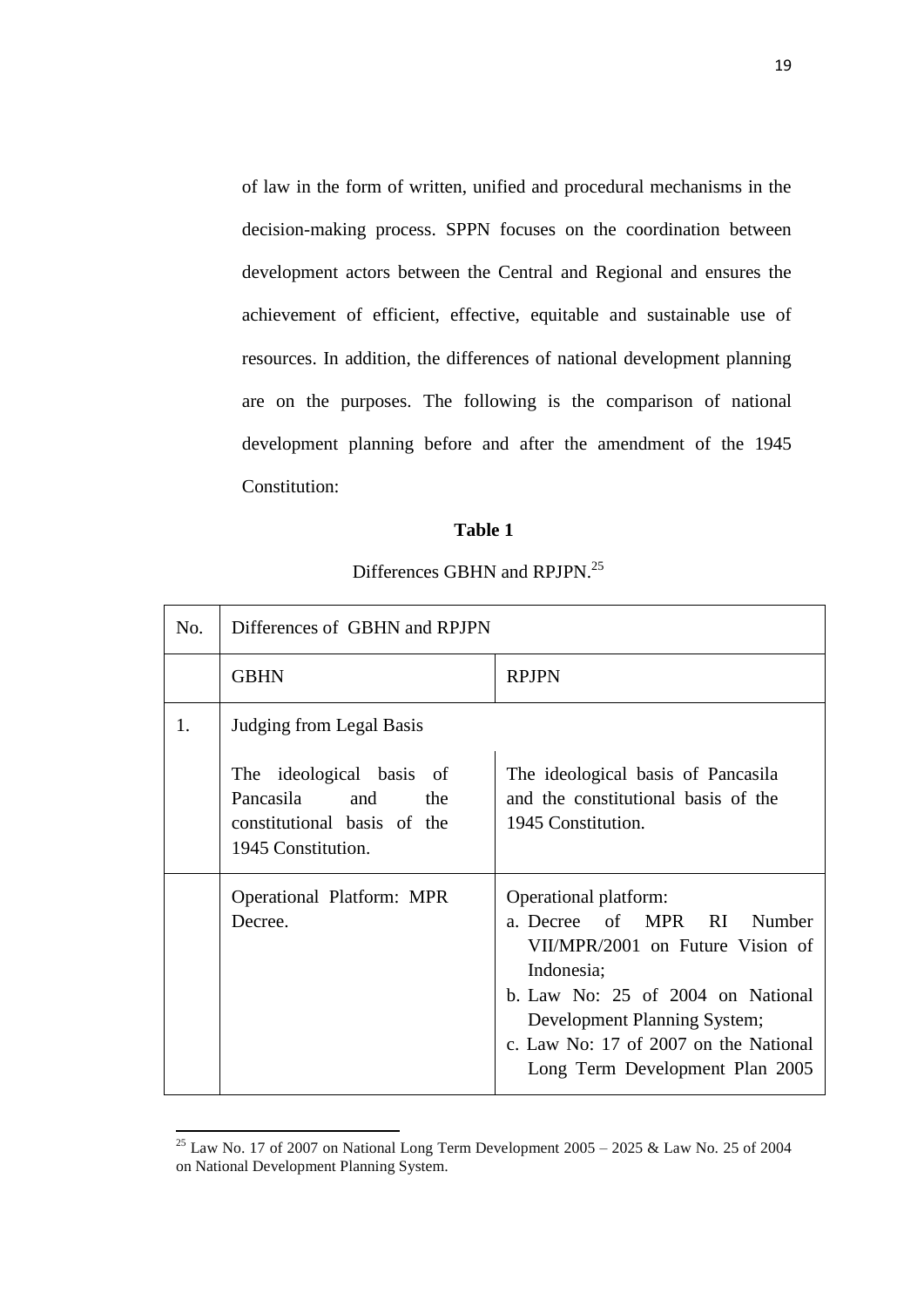|    |                                                                                                                                                                                                                                                                           | 2005-2025.<br>d. Presidential Regulation No: 5 of 2010<br>National<br>Medium-Term<br><sub>on</sub><br>Development Planning.                                                                                                                                                                                                    |
|----|---------------------------------------------------------------------------------------------------------------------------------------------------------------------------------------------------------------------------------------------------------------------------|--------------------------------------------------------------------------------------------------------------------------------------------------------------------------------------------------------------------------------------------------------------------------------------------------------------------------------|
| 2. | Viewed from the Development Strategy                                                                                                                                                                                                                                      |                                                                                                                                                                                                                                                                                                                                |
|    | The development strategy is<br>directed to the clean-up and<br>improvement of basic economic<br>conditions. The strategy is set<br>with the objectives and emphasis<br>of development in each Repelita<br>namely:                                                         | The implementation of the RPJPN 2005-<br>2025 is divided into the stages of<br>development planning<br>in<br>the<br>periodization of the 5 year national<br>medium term development plan<br>as<br>follows:                                                                                                                     |
|    | 1. Repelita I: Focusing on the<br>agricultural<br>sector<br>by<br>upgrading industries<br>that<br>process raw materials into raw<br>materials to lay a<br>solid<br>foundation for the next stage;                                                                         | 1. RPJM-1 (2005-2009): It is directed to<br>reorganize and build Indonesia in all<br>areas aimed at creating a peaceful and<br>peaceful, just<br>and democratic<br>Indonesia and the welfare of its<br>people increasing;                                                                                                      |
|    | 2. Repelita II: Focuses on the<br>agricultural<br>by<br>sector<br>upgrading the industries that<br>process raw materials into raw<br>materials<br>the<br>lay<br>to<br>foundations for the next<br>phase;                                                                  | 2. Second RPJPM (2010-2014): Aimed<br>to further strengthen the restructuring<br>of Indonesia in all<br>fields<br>by<br>emphasizing efforts to improve the<br>quality of human resources including<br>the development of science and<br>technology skills and strengthening<br>economic competitiveness;                       |
|    | 3. Repelita III: Focuses on the<br>agricultural<br>sector<br>towards<br>self-sufficiency of agriculture<br>towards food self-sufficiency<br>and improves industries that<br>process new materials into<br>finished goods to lay a solid<br>foundation for the next stage: | RPJPM (2015-2019):<br>$3.$ The<br>third<br>strengthening<br>Aimed<br>further<br>at<br>overall development in various fields<br>by emphasizing the achievement of<br>competitive competitiveness of the<br>economy based on the advantages of<br>natural resources and quality human<br>resources and the increasing ability of |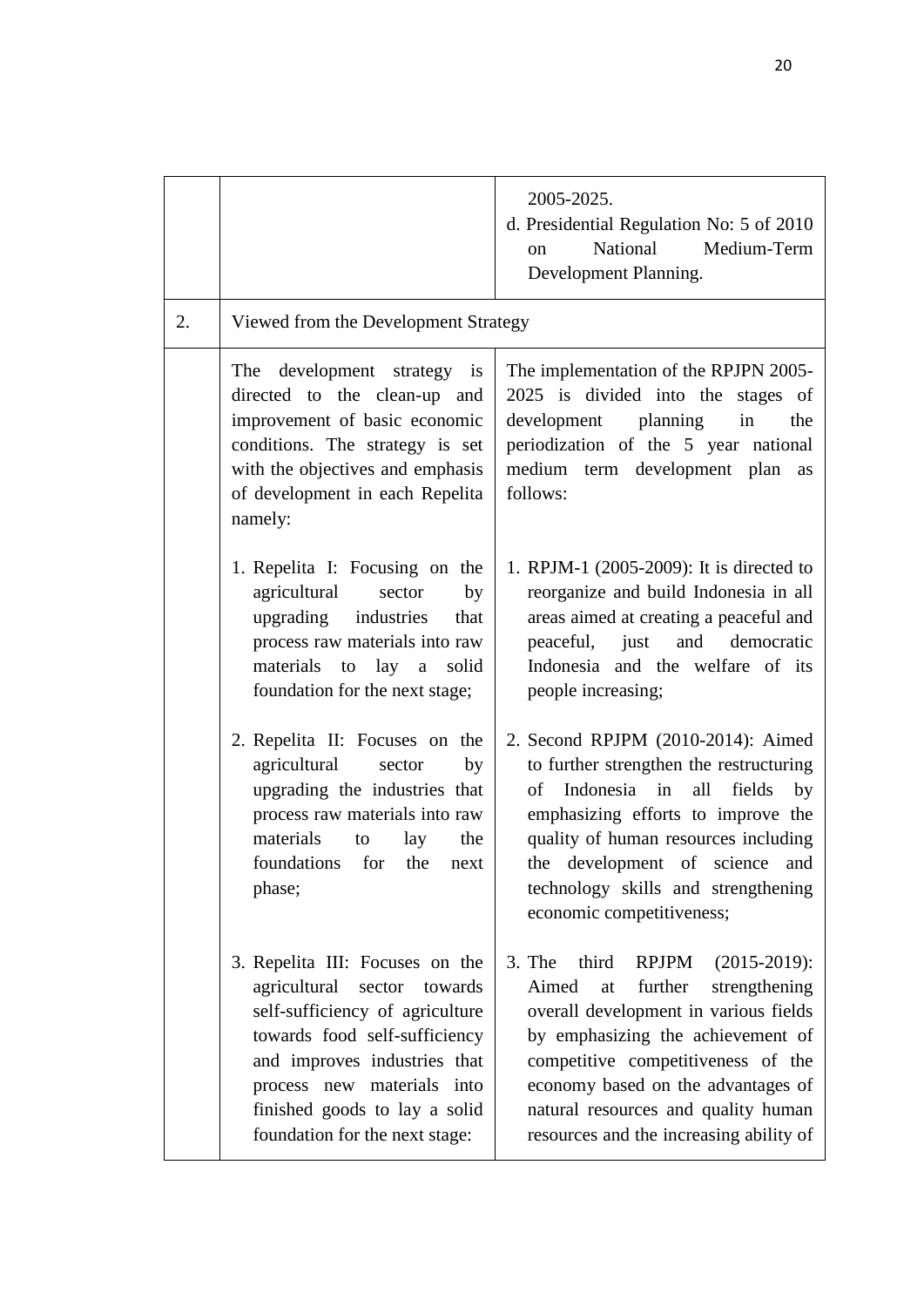4. Repelita IV: focuses on the agricultural sector to continue efforts towards food selfsufficiency by upgrading industries that can produce their own industrial machinery both light industries that will continue to be developed in the next Repelita.

### 3. In terms of Development Material

- a. Law: develops legal culture in all walks of life;
- b. Economy: Developing a populist economic system.
- c. Politics:
	- a. Domestic Politics: Strengthening NKRI in plurality;
	- b. Foreign Policy: Affirming Indonesia's free and active foreign policy
- 1). State Implementation: Cleans state administration from corrupt, collusion, nepotism;
- 2). Communication, Information and mass media: Improving the utilization of the role of communication through modern mass media and traditional media;
- 3). Religion: Establish the

science and technology;

4. The fourth RPJM (2020-2024): Aims to create an independent, advanced, just and prosperous Indonesian society through accelerated development in various fields by emphasizing the establishment of a robust economic structure based on competitive advantage in various areas supported by qualified and competitive human resources .

- d. The 1st RPJM (2005-2009) focuses on:
	- 1) Improved justice and law enforcement;
	- 2) Decrease in unemployment and poverty;
	- 3) Improve management of small islands;
	- 4) Improve human resources;
	- 5) Encouraging economic growth through the creation of a more conducive climate including improving infrastructure;
	- 6) Increasing the role of the private sector by laying the foundations of policy and regulation and institutional reform and restructuring, especially for the transportation, energy and electricity sectors as well as post and telematics;
	- 7) Implementation of institutional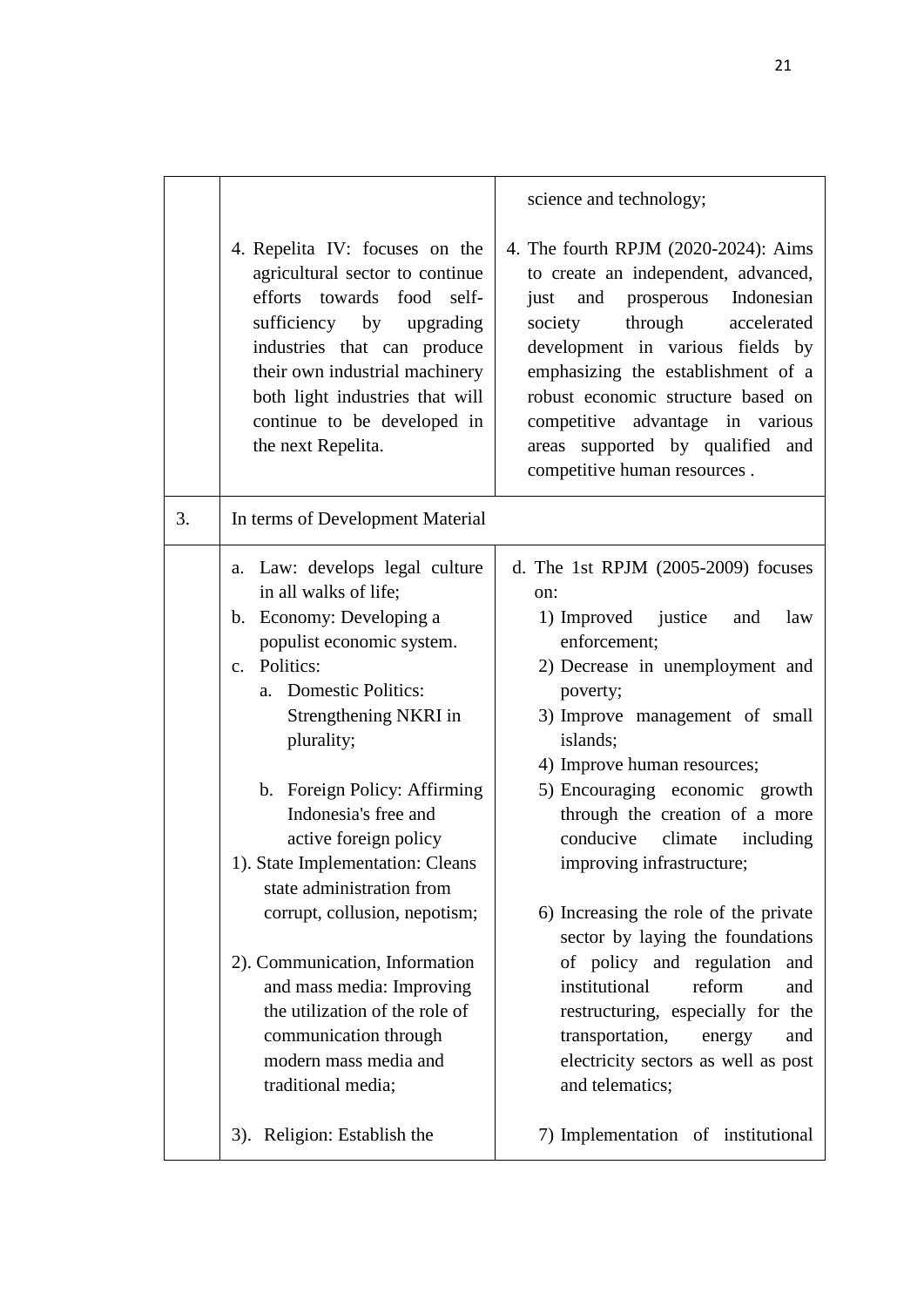function, role and position of religion as the moral, spiritual and ethical foundation in the administration of the state;

4). Education: To seek the expansion and inclusion of opportunities for high quality education for all Indonesians;

6). Social And Culture: Health and Social Welfare; Improving the quality of human and environmental resources that support each other Culture, Arts and Tourism by developing and fostering the national culture of Indonesia that originated from the nation's cultural heritage.

7). Status and Role of Women: Improving the position and role of women in the life of the nation and state;

8). Youth and Sports: Growing a culture by the sport to improve the quality of Indonesian people;

9). Regional development: a. General: Develop regional autonomy widely, tangibly and responsibly. b. Special: Aceh Special revitalization of growth centers that have strategic location such as special economic area (KEK) and mainstay area;

- 8) Improved mitigation plans: geology, forest destruction and environmental pollution.
- e. Second RPJM (2010 2014) with the program: Decrease in poverty and unemployment;
	- 1) Improving health and nutritional status;
	- 2) Preservation of environmental functions;
	- 3) Increased economy through strengthening of manufacturing, agriculture and marine industries;
	- 4) Increased energy.
- f. RPJM-3 (2015-2019) with the program:
	- 1) Improvement of Science and Technology;
	- 2) Competitive competitiveness;
	- 3) Increasing the capacity of TNI and Polri as well as public participation in the field of law; 4) Equity.
- g. Human and Community Development Goals include:
	- 1) Population
	- 2) Education
	- 3) Health
- h. Target Sector Development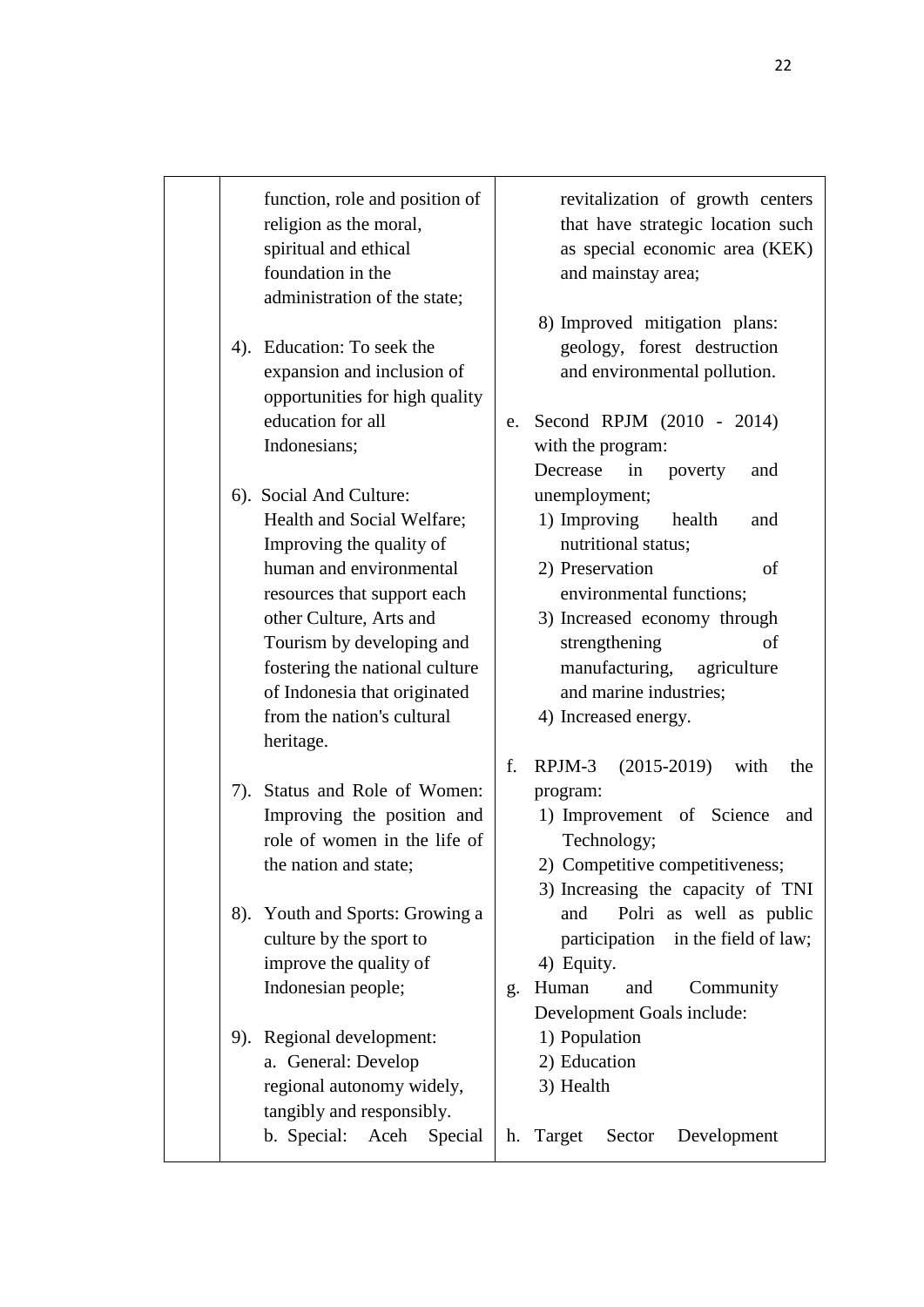Region, Irian Jaya and Maluku.

- 10).Natural Resources and the Environment: Managing natural resources and maintaining the carrying capacity to benefit the improvement of people's welfare from generation to generation.
- 11). Defence and Security: Reorganizing the Indonesian Armed Forces in a consistent new paradigm through repositioning, redefining and re-actualizing the role of the TNI.

Targets include:

- 1) Food Sovereignty;
- 2) Energy sovereignty and electrification;
- 3) maritime;
- 4) Tourism
- i. Target Development of Equal Dimension includes:
	- 1) Between income groups;
	- 2) Between Rural Development Areas;
	- 3) Border Area Development;
	- 4) Development of Disadvantaged Areas;
	- 5) Development of an Economic Growth Center outside Java;

Sources: Law No. 17 of 2007 on National Long Term Development 2005 – 2025 & Law No. 25 of 2004 on National Development Planning System.

> Based on the above table, there are some differences, first the formation of legal basis of GBHN and RPJPN, namely the formation of legal basis of national development planning is different as a logical consequence of amendment to the 1945 Constitution. According to Saldi Isra, changes to Article 1 paragraph (2) and Article 2 paragraph (1 ) Of the 1945 Constitution will have implications on the role of the MPR as the highest institution of the state to be a combination of DPR and DPD. Then, the MPR's authority is determining the GBHN and electing the president and vice-president, changing and enacting the Constitution, inaugurating the president and vice president in his term according to the Constitution. Before the amendment, the MPRS Decree was deemed to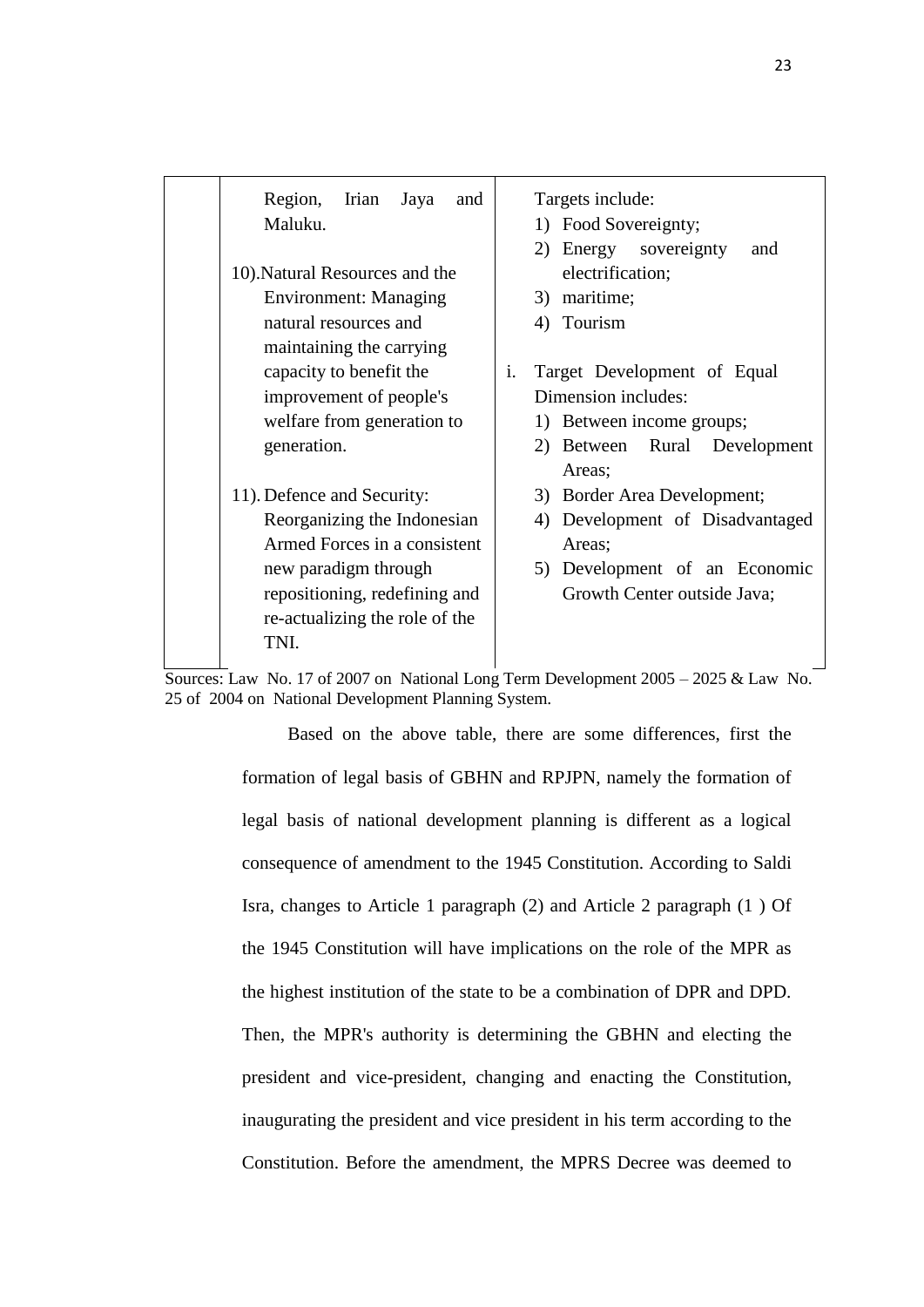be higher than the law as it was made by the highest state institution that established the law. In the following period of the amendment of the 1945 Constitution there was a change in the authority of the People's Consultative Assembly which had an impact on the change of status of the MPR Decree in the order of legislation.

Before amendment of the 1945 Constitution, Development planning was previously mentioned in the GBHN and issued in the form of the MPR Decree which is stipulated within a period of five years. The GBHN determines the direction of development policies that the President will implement. The position of the MPR Decree is a state decision which is a statutory regulation in the field of state administration and has the power to bind internally and externally and into the MPR. There was a difference between MPR Decree and decisions. All decisions that apply to the members of the assembly itself, set out in the form of Decision, while the decisions applied to external element of the assembly, set out in the form of Decree. $^{26}$ 

The position of the MPR under the new provisions of the 1945 Constitution after the amendment had undergoned a fundamental change, so that the MPR has no longer issued legal products as it is known so far. Therefore, the MPR does not stipulate regulating legal products except in the form of Constitution and Amendment to the Constitution. However,

<sup>26</sup> Jimly Asshiddiqie, 2010, *Konstitusi dan Konstitusionalisme Indonesia*, Jakarta, Sinar Grafika, p. 265.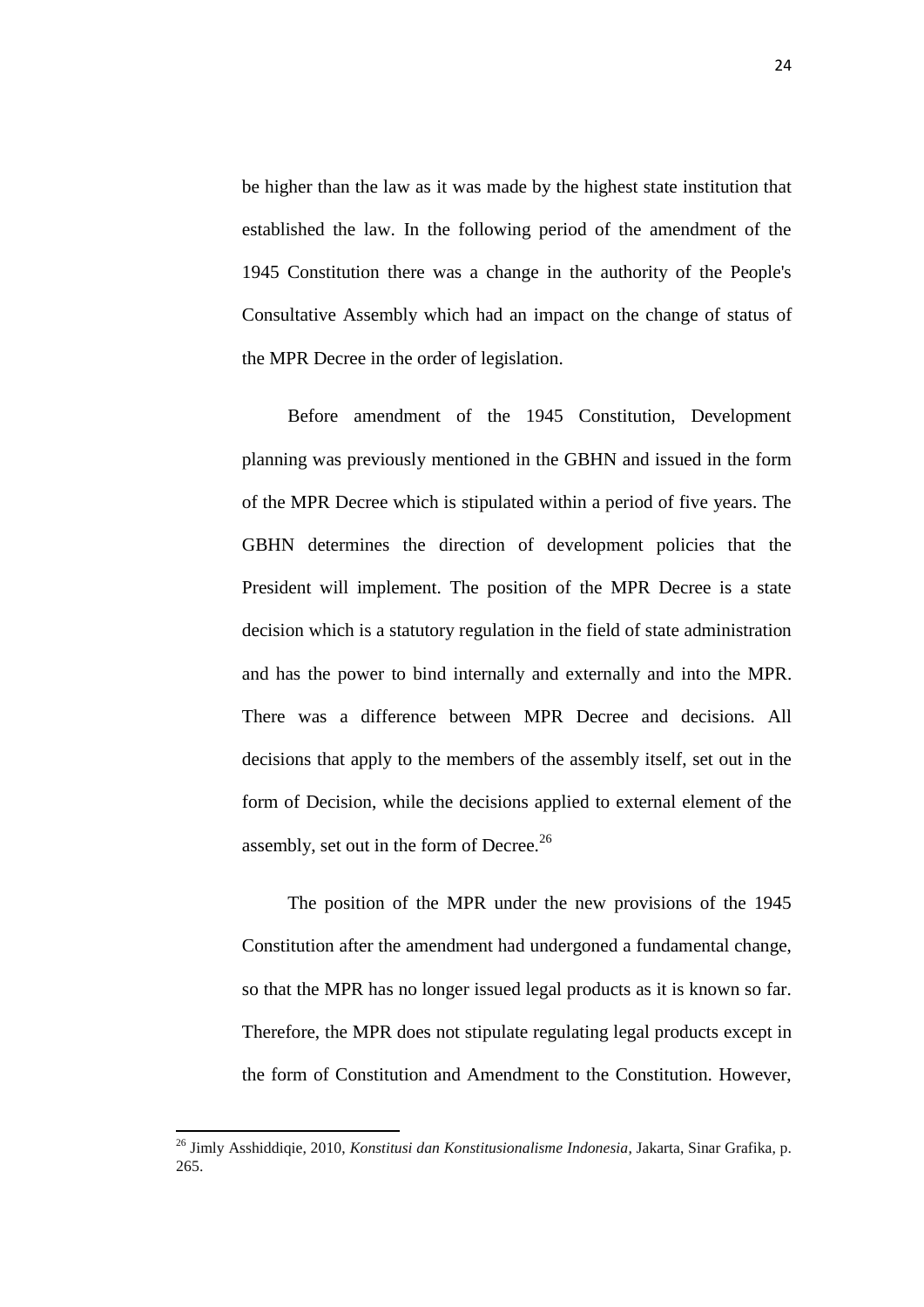the authority of the MPR to issue non-regulatory legal products can be maintained. As the People's Consultative Assembly stipulates that the President and the Vice President have been officially appointed as President since their oath/pledge of office in the presence of MPR Session, in accordance with the provisions of Article 3 paragraph (2) of the 1945 Constitution.<sup>27</sup>

In the amendment of the 1945 Constitution, the abolition of GBHN was related to changes in the way the President and the Vice President elections which had been changed by the MPR through direct elections by the people. The President had the authority to determine the development plan because he was elected directly by the people. The President could no longer be impeached due to policy differences or differences of opinion between the MPR and the President. So that who can drop it later is only the matter relating to violation of law, violation of the constitution. Instead, national development planning refers to Law No. 25 of 2004 on National Development Planning System (SPPN). Nowadays, a document replacing GBHN is a document of the National Long-Term Development Plan (RPJPN) 2005-2025 stipulated by Law No.17 of 2007.<sup>28</sup>

Second, in terms of the national development strategy, the period of GBHN implementation during the New Order was divided into two

<sup>27</sup> *Ibid*, p. 211-212.

<sup>28</sup> Imam Subkhan, *Op. Cit.,* p. 141.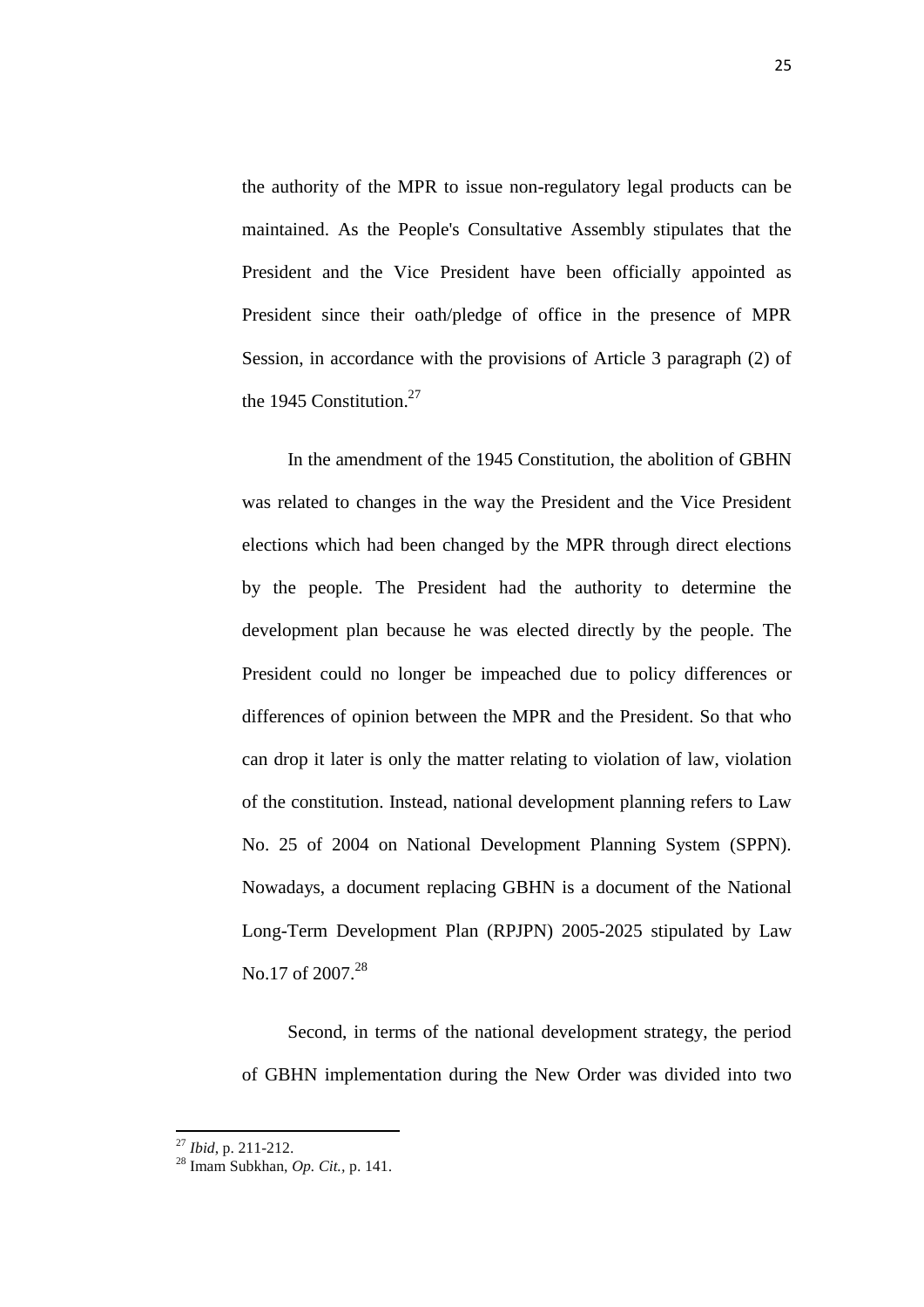stages: set the direction of national development policy over the next 25 years, and the second stage set the direction of development policy for 5 years period continuously. This is not much different from the national development planning system that is divided into the 5 year development planning policy (RPJPM) and the long-term development planning policy in the 20 year period (RPJP). The strategy of emphasizing development sectors to be achieved cannot be assessed because economic situation, social and cultural conditions at the time of the establishment of the national development policy direction are different.

Third, in terms of development materials, RPJPN only contains the basic things and not much different from GBHN. More detailed provisions are given in the national medium-term development plan (RPJMN). RPJPM is a description of the vision, mission and program of the President whose constituents are guided by RPJPN. As the elaboration of the President's vision, mission and program during the presidential election, the RPJM as a national development plan for the 5 year period in practice and from various public opinion allows the discontinuity between one period with the previous President let alone the President's position is limited for 10 years.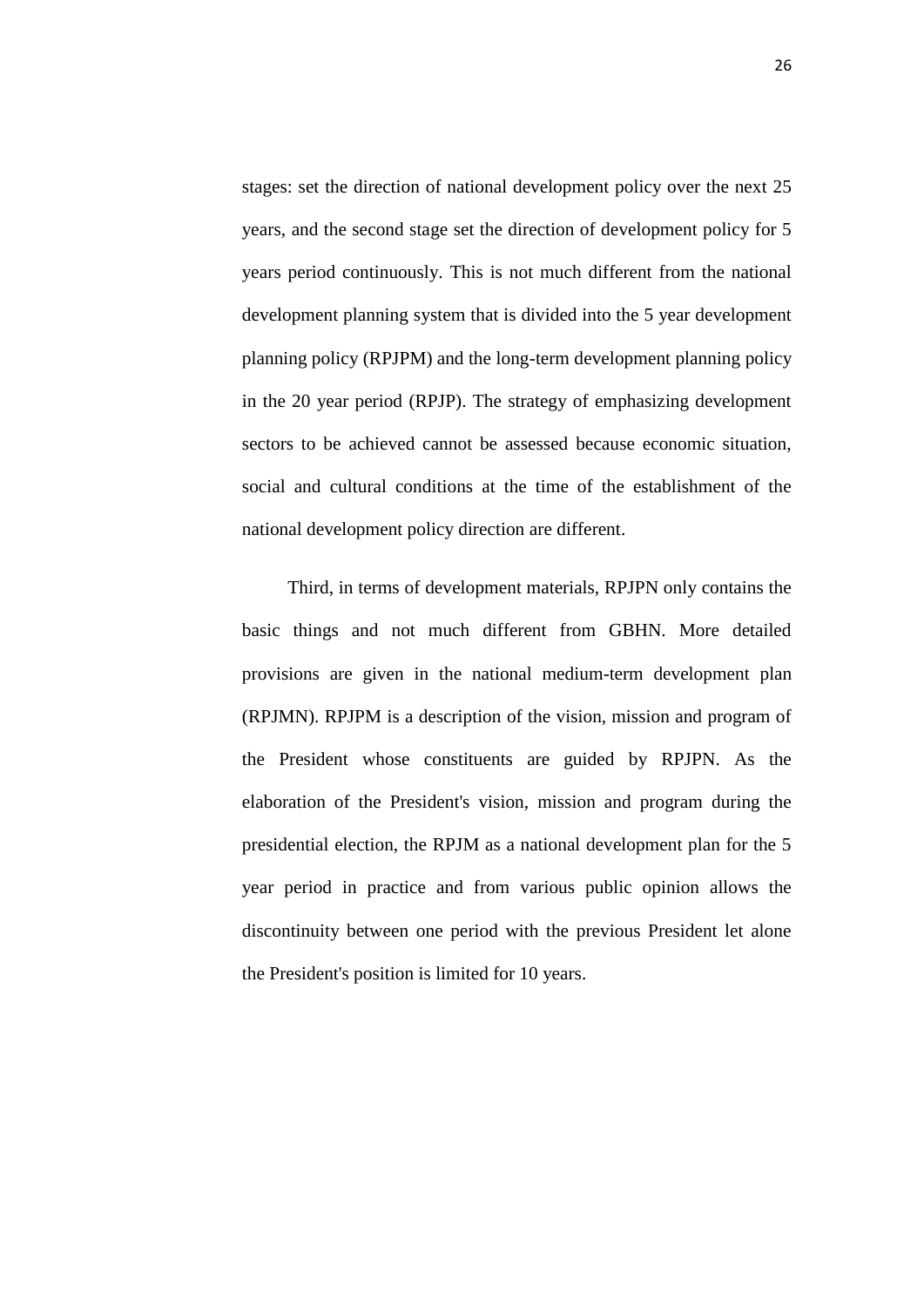### **D**. **Rethinking the Guidelines of State Policy (GBHN) to Create a Good Government Planning**

It is common that every organization, whether on a small or large scale, always needs a government planning. The state is an organization too. When an organization (including a country) is not based on a mature, clear, measurable and planned planning pattern and concept, it is almost certain that the direction of the trip and its future is unclear. In the case of planning a country, especially Indonesia, the planning system that is built must be able to reach what the needs of the state and its citizens. Thus, the steps to reach the goal of the state are an on-going basis. Although the demands of the needs of a country are not the same from time to time, it should be understood as a form of the next step that is the main goal to be achieved by a country.<sup>29</sup>

In order to realize what has been outlined in the opening of the 1945 Constitution of the Republic of Indonesia as the goal of the country, the Indonesian nation had done a mature planning concept through the formation of GBHN in the past. GBHN became the bow in order to lead the way of travel and state for the next five years. The concepts contained in the GBHN were always updated every five years. The concept contained in the GBHN is then used as the basis for thinking and acting for the government in power in order to realize the general goals of the

<sup>29</sup> Janpatar Simamora, "Urgensi Keberadaan Gbhn Dalam Sistem Ketatanegaraan Republik Indonesia", *Jurnal Litigasi*, Vol. 17, No. 2, ISSN: 0853-7100, (November, 2016), p. 20-21.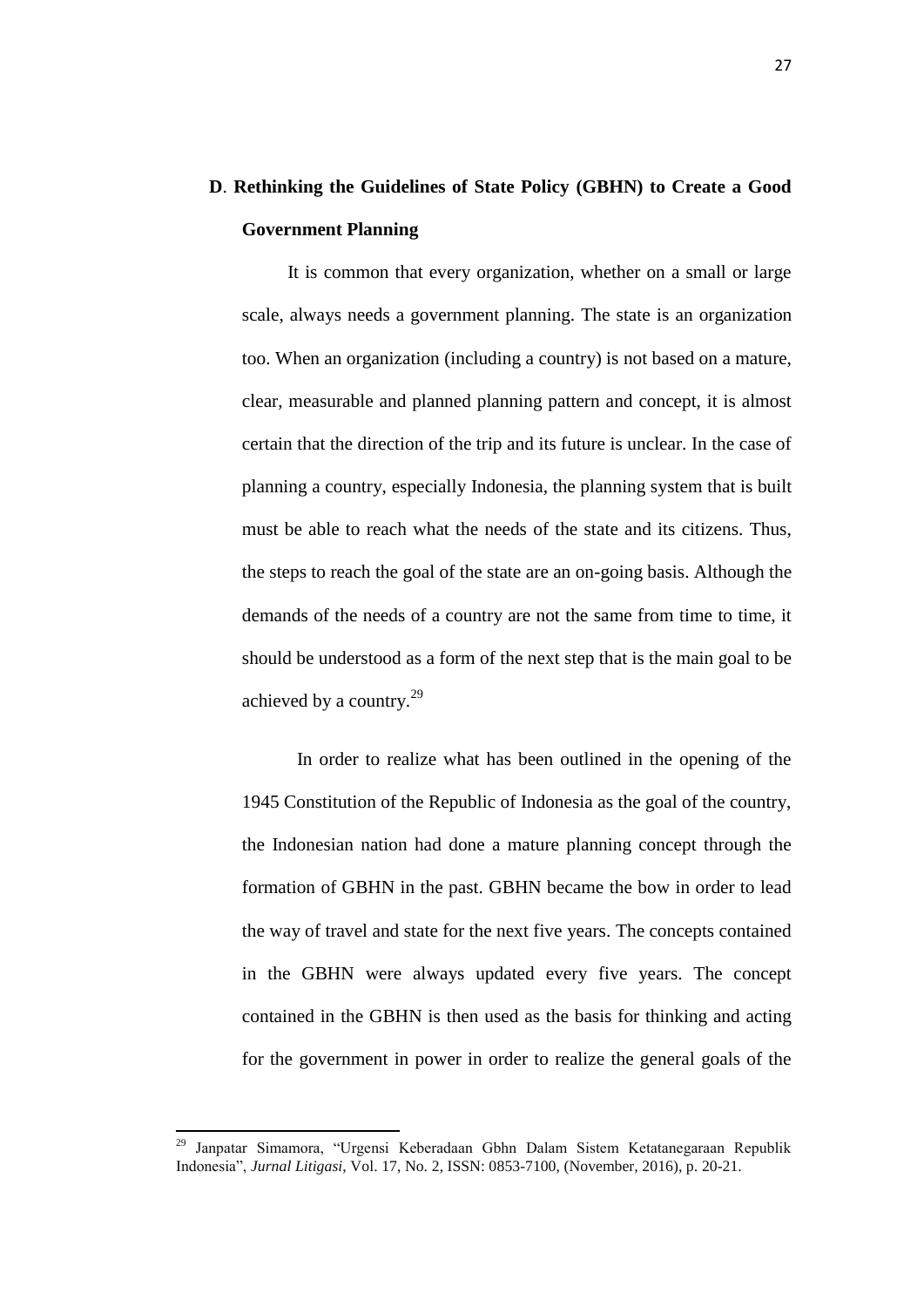Indonesian nation as set out in the Preamble of the 1945 Constitution of Indonesia.

In the discourse on the necessity of the state delivered by Ravik Rasidi, it is emphasized that the need for the GBHN becomes important for several reasons, namely: $30<sup>30</sup>$ 

- 1. The historical reason that the effort of preparing GBHN has been basically done since the beginning of independence as part of the economic planning model mandated by Article 33 of the 1945 Constitution.
- 2. The legal reason, where the system is made to replace the state's role GBHN namely the national development planning system such as running ineffectively.
- 3. The political reason, where the solution to all problems experienced by Indonesia can't be searched from the outside. This nation can only move forward after this nation is able to recognize itself. With the direction of the state, the supervision of the road of development should also be stronger.
- 4. The social-economic reasons, where every development should be sustainable especially concerning infrastructure on a national scale. The absence of economic development purposes as

 $\overline{\phantom{a}}$ 

<sup>30</sup> Ravik Karsidi, Inspirasi dan Gagasan Akademisi Peduli Bangsa Wacana Perlunya Haluan Negara, acessed on Monday, 12 March 2018, taken from *[https://uns.ac.id/id/uns](https://uns.ac.id/id/uns-berkarya/wacana-perlunya-haluan-negara.html)[berkarya/wacana-perlunya-haluan-negara.html](https://uns.ac.id/id/uns-berkarya/wacana-perlunya-haluan-negara.html)*, at 3.30 p.m.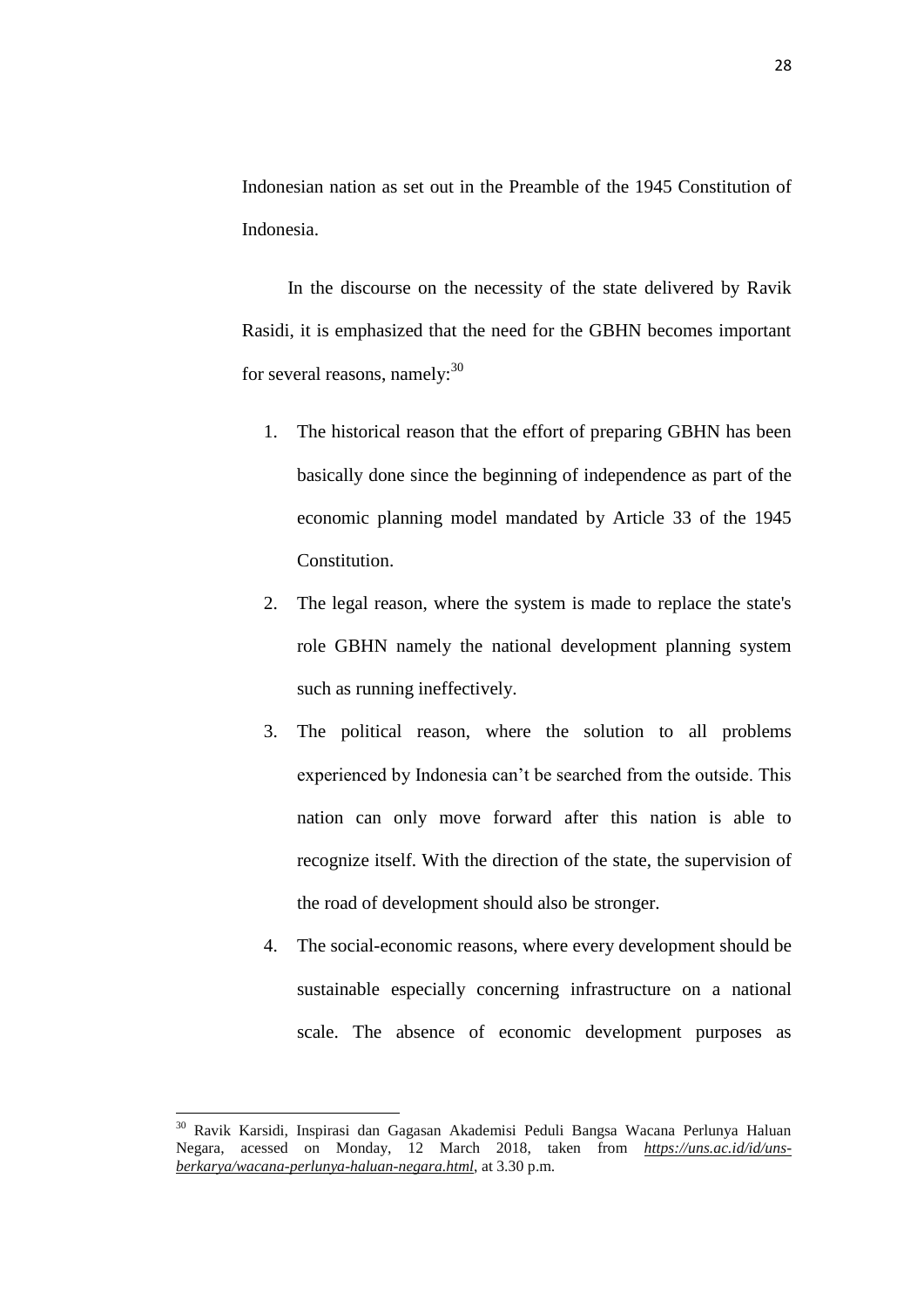mandated by the constitution is mainly due to the deviation of development from the spirit and soul of the constitution.

After the removal of GBHN which is a consequence of the removal of the MPR's authority in determining the GBHN, the concept of national development is legalized through the establishment of Law No. 25 of 2004 on National Development Planning System. It then mandates the existence of a state document on long-term planning for government journey in Indonesia.<sup>31</sup>

In order to fulfil the mandate of Law No. 25 of 2004, Law No. 17 of 2007 on the National Long Term Development Plan (RPJPN) was established. The RPJPN law itself was born on the steps taken by the government that submitted the draft of the Draft Law on RPJPN for the years 2005-2025 to the DPR to be discussed together. However, in practice, the existence of Law No. 17 of 2007, including Law No. 25 of 2004, was not able to replace the existence of GBHN as a direction as well as a pointer for governing the wheels of government. In fact, the abolition of GBHN was the foundation for the birth of Law No. 25 of 2004. 32

The weaknesses of Law No. 25 of 2004, especially in article 2, paragraph 4 which had a very broad goal, namely to optimize public

 $\overline{\phantom{a}}$ 

<sup>&</sup>lt;sup>31</sup> Prayudi, "RJPN Tahun 2005-2025 Sebagai Landasan Pembanguan Politik Memperkuat Demokrasi", *Jurnal Konstitusi*, Vol. 4, No. 3, ISSN: 2442-2274, (September, 2007), p. 24.

<sup>32</sup> Sumardi, "Keterkaitan Kebijakan Perencanaan Pembangunan dan Penganggaran Daerah", *Jurnal of Rural and Development*, Vol. 1, No. 1, ISSN: 1978-9734, (February, 2010), p. 24.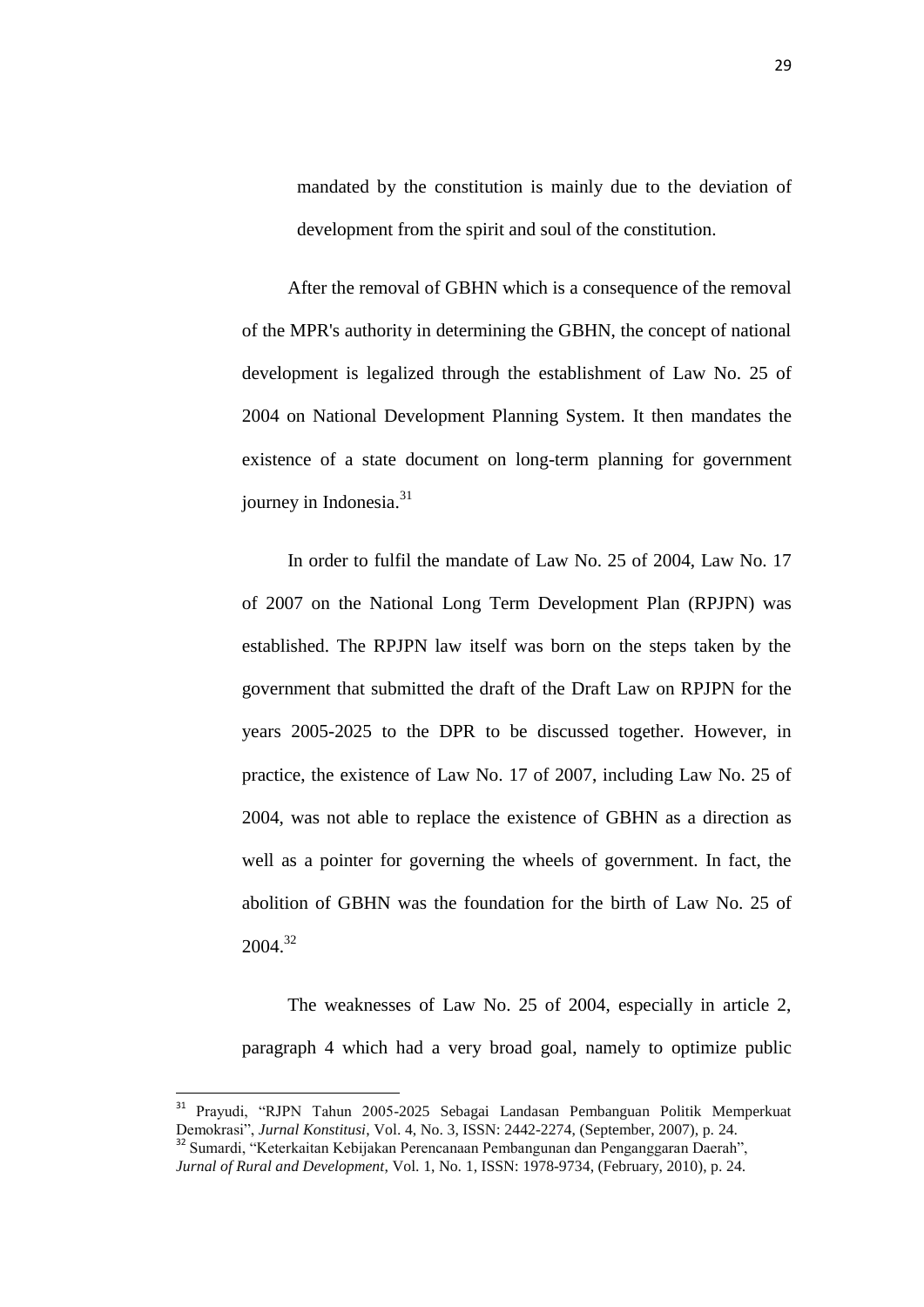participation. In development practice, society is sometimes still regarded as object not subject. The thinking of the government still considers the community should only be guided, not given instructions and do not need to be involved in the planning, although it concerns the interests of the community itself. Development should place the community as subjects given the space to be involved in the planning, formulation and implementation of the program or development planning.

Furthermore, the main weaknesses that have been found in the national and regional development planning system are the lack of integration both of cross-sectorial, inter-provincial and national, as well as between districts and cities. As a result, each development program is defined to be less mutually supportive of each other so that the expected synergies are less able to drive the national development process. It is evident that the development in Indonesia is not evenly distributed and also the number of some areas that still have low wages, lack of education, and the poverty rate is still high. it is because regional and national integration is not good.

This is the reason why the existence of GBHN as the direction of the organization of the country in the future is still needed. GBHN at the time of its enactment came from the MPR and then mandated to the president to be a reference and guidelines to running the national development. The advantages of GBHN was to have a clear pattern of development planning in determining the goals in development theory as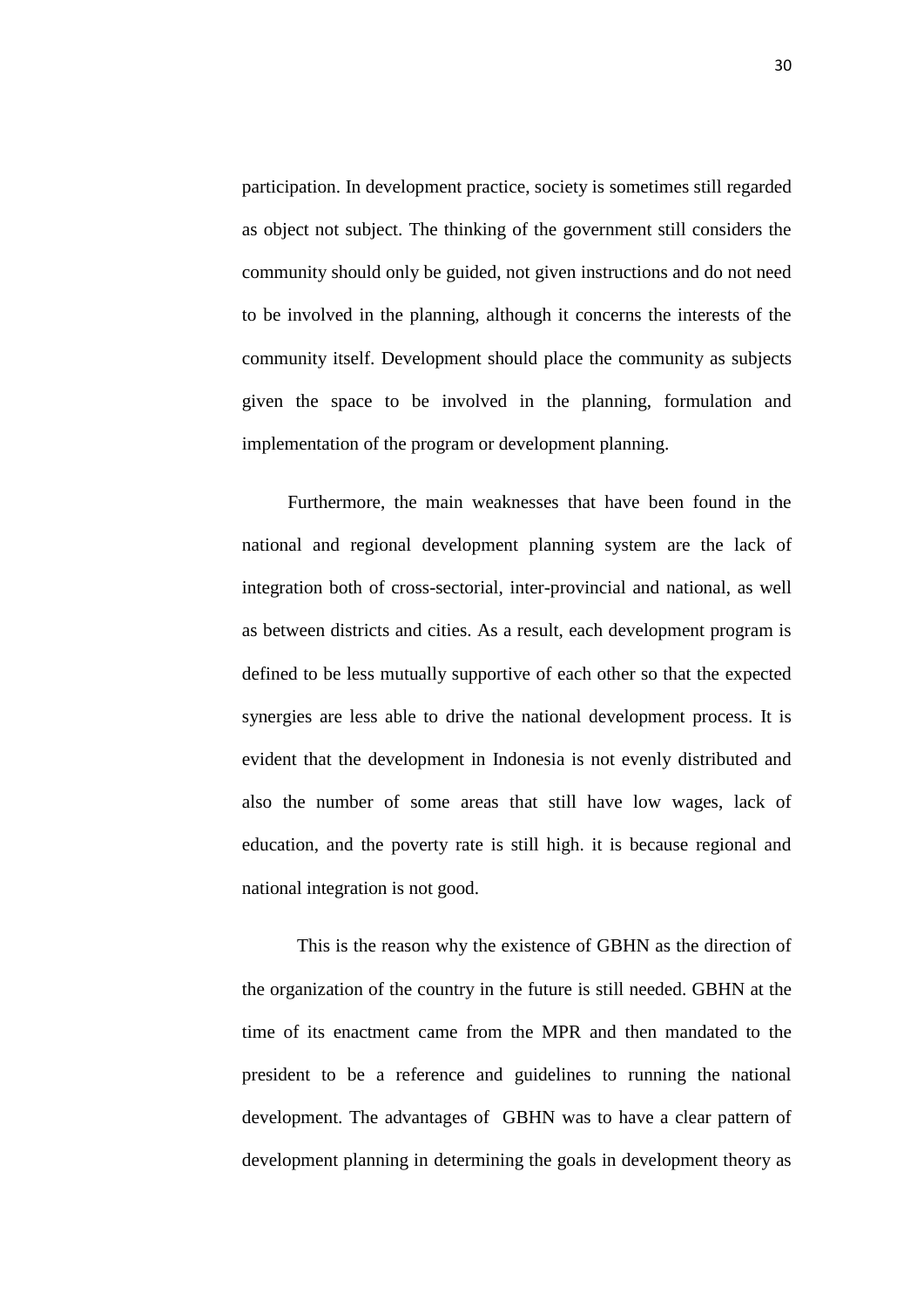a foundation, as well as stages to achieve development goals.<sup>33</sup> Also, if the GBHN was reinstated, the MPR had the authority to control whether GBHN had been properly implemented by state institutions, especially the president. Although the president is no longer responsible for the MPR, at least within the framework of GBHN, the president gives progress reports to the MPR.<sup>34</sup>

The importance of the existence of GBHN in the constitutional system of the Republic of Indonesia has made the Indonesian nation reconduct in-depth assessment of the effort to restore the authority of the MPR in determining the GBHN. The facts have shown that since the abolition of the GBHN, the direction of government has become less focused. In practice, since the abolition of the GBHN, the government from time to time only able to offer programs that is difficult to measure the success rate and seem to rely solely on the elected president's political program. As a consequence, the programs ae subject to change as the new president has his own new programs such as the change of president from SBY to Jokowi.In building infrastructure Susilo Bambang Yudhoyono (SBY) made Master plan of Acceleration and Expansion of

 $\overline{\phantom{a}}$ 

<sup>33</sup> Prabowo, Formula Baru, GBHN dan SPPN Perlu Sinergi, accessed on April, 27, 2018, taken from *[https://news.okezone.com/read/2016/04/18/512/1365813/formula-baru-gbhn-dan](https://news.okezone.com/read/2016/04/18/512/1365813/formula-baru-gbhn-dan-sppn-perlu-sinergi)[sppn-perlu-sinergi,](https://news.okezone.com/read/2016/04/18/512/1365813/formula-baru-gbhn-dan-sppn-perlu-sinergi)* at 4.20 p.m.

<sup>&</sup>lt;sup>34</sup> Suryanto, Kata pakar hukum jika MPR kembali tetapkan GBHN, accessed on April, 27, 2018, taken from *[https://www.antaranews.com/berita/568838/kata-pakar-hukum-jika-mpr-kembali](https://www.antaranews.com/berita/568838/kata-pakar-hukum-jika-mpr-kembali-tetapkan-gbhn)[tetapkan-gbhn,](https://www.antaranews.com/berita/568838/kata-pakar-hukum-jika-mpr-kembali-tetapkan-gbhn)* at 5.15 p.m.